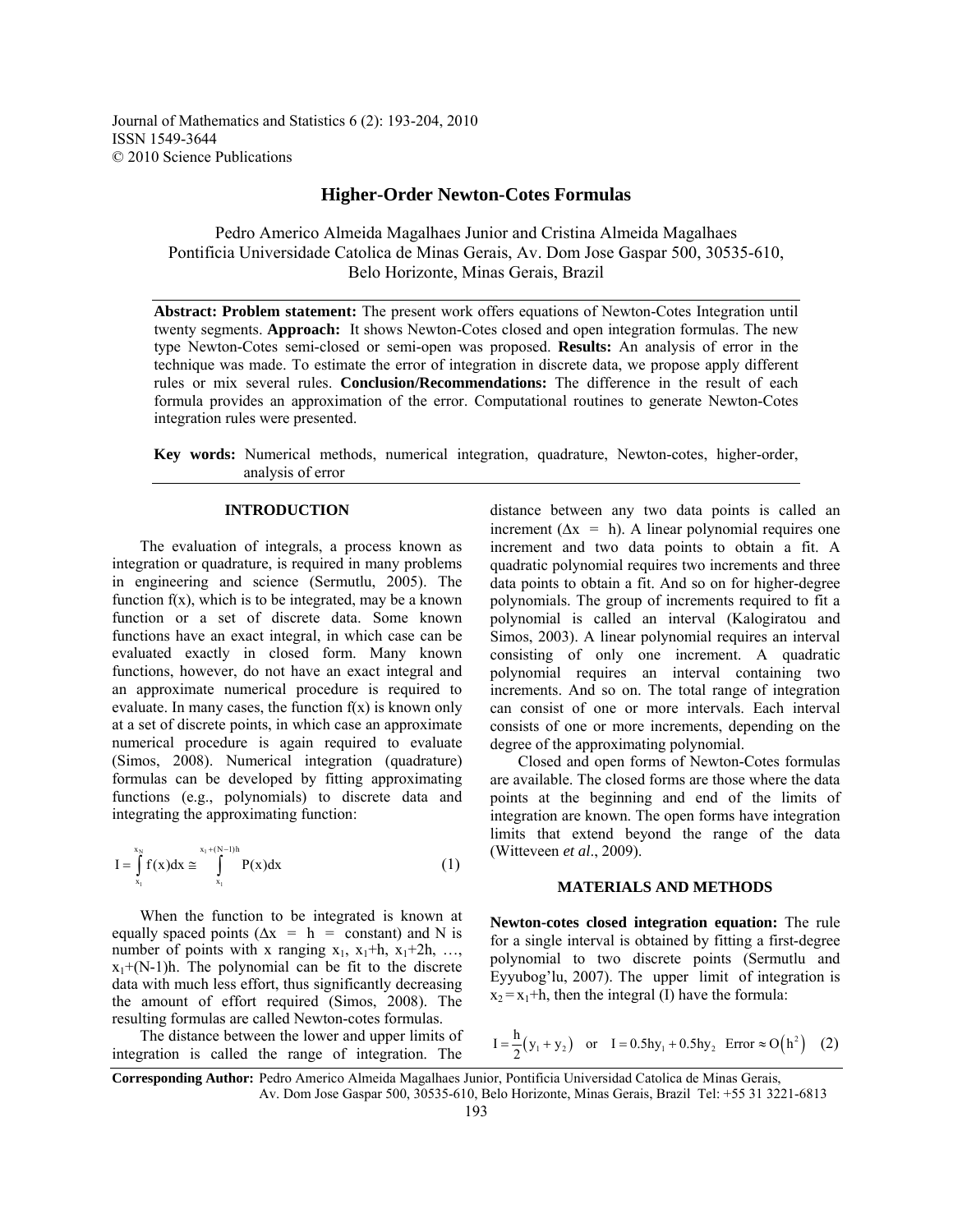Simpson's 1/3 rule is obtained by fitting a seconddegree polynomial to three equally spaced discrete points. The upper limit of integration is  $x_3$ , then:

( ) ( ) <sup>4</sup> 1 23 1 2 3 <sup>h</sup> I y 4y y or Error O h <sup>3</sup> I 0.3333333333333333333333333333333333333333hy 1.3333333333333333333333333333333333333333hy 0.3333333333333333333333333333333333333333hy = ++ ≈ = + + (3)

 Simpson's 3/8 rule is obtained by fitting a thirddegree polynomial to four equally spaced discrete points. The upper limit of integration is  $x_4$ , then:

$$
I = \frac{3h}{8}(y_1 + 3y_2 + 3y_3 + y_4) \text{ or } Error \approx O(h^4)
$$
  
\n
$$
I = 0.375hy_1 + 1.125hy_2 + 1.125hy_3 + 0.375hy_4
$$
 (4)

 Boole's rule is obtained by fitting a fourth-degree polynomial to five equally spaced discrete points. The upper limit of integration is  $x<sub>5</sub>$ , then:

( ) <sup>6</sup> 1 2 3 45 1 2 3 2h I (7y 32 y 12 y +32 y +7 y ) or Error O h <sup>45</sup> I 0.3111111111111111111111111111111111111111hy 1.422222222222222222222222222222222222222hy 0.5333333333333333333333333333333333333333hy 1.4222 = ++ ≈ = + + + <sup>4</sup> 5 22222222222222222222222222222222222hy 0.3111111111111111111111111111111111111111hy + (5)

 Generally, have the closed formulas, where N is number of points, ci are integer coefficients and cr are real coefficients:

$$
I = \frac{num}{den} h(ci_1y_1 + ci_2y_2 + ci_3y_3 + ci_4y_4 + ... + ci_{N-2}y_{N-2} + ci_{N-1}y_{N-1} + ci_Ny_N)
$$
  
or  

$$
I = h \left( \frac{cr_1 y_1 + cr_2 y_2 + cr_3 y_3 + ...}{+ cr_{N-2} y_{N-2} + cr_{N-1} y_{N-1} + cr_N y_N} \right)
$$
 (6)

### **RESULTS AND DISCUSSION**

The Table 1 and 2 shows of coefficients for higher order closed integration formulas. Figure 1 shows the generation of rules in Maple 12.0®.

**Newton-cotes open integration equation:** In the open integration formulas, the first  $(y_1)$  and last  $(y_N)$  point does not appear in equation. The midpoints rule for a double interval is obtained by fitting a zero-degree polynomial to three discrete points (Espelid, 2003). The upper limit of integration is  $x_3 = x_1+2h$ , then the integral (I) have the formula:

$$
I = 2h(y_2) \quad \text{or} \quad I = 2hy_2 \qquad \text{Error} \approx O(h^2) \tag{7}
$$

 For three intervals, the rule is obtained by fitting a first-degree polynomial to four discrete points. The upper limit of integration is  $x_4 = x_1 + 3h$ , then the integral (I) have the formula:

$$
I = \frac{3h}{2}(y_2 + y_3)
$$
 or  $I = 1.5hy_2 + 1.5hy_3$  Error  $\approx O(h^2)$  (8)

For  $N = 5$ , the rule is obtained by fitting a seconddegree polynomial to four equally spaced discrete points. The upper limit of integration is  $x<sub>5</sub>$ , then:

( ) ( ) <sup>4</sup> 23 4 2 3 4 4h I 2y y 2y or Error O h <sup>3</sup> I 2.666666666666666666666666666666666666667hy 1.333333333333333333333333333333333333333hy 2.666666666666666666666666666666666666667hy = −+ ≈ = − + (9)

For  $N = 6$ , the rule is obtained by fitting a thirddegree polynomial to five equally spaced discrete points. The upper limit of integration is  $x<sub>6</sub>$ , then:

( ) <sup>4</sup> 2 34 5 2 3 4 5h I (11 y y + y +11 y ) or Error O h <sup>24</sup> I 2.291666666666666666666666666666666666667hy 0.2083333333333333333333333333333333333333hy 0.2083333333333333333333333333333333333333hy 2.291666666666 =+ ≈ = + + + <sup>5</sup> 666666666666666666666666667hy (11)

 Generally, have the open formulas, where N is number of points, ci are integer coefficients and cr are real coefficients:

$$
I = \frac{num}{den} h(c_{12}y_2 + c_{13}y_3 + c_{14}y_4 + ... + c_{1_{N-2}}y_{N-2} + c_{1_{N-1}}y_{N-1})
$$
  
or 
$$
I = h(c_{12}y_2 + c_{13}y_3 + ... + c_{1_{N-2}}y_{N-2} + c_{1_{N-1}}y_{N-1})
$$
 (12)



Fig. 1: Verification Newton-cotes closed integration formulas with maple 12.0®. (number of points  $N = 2..105$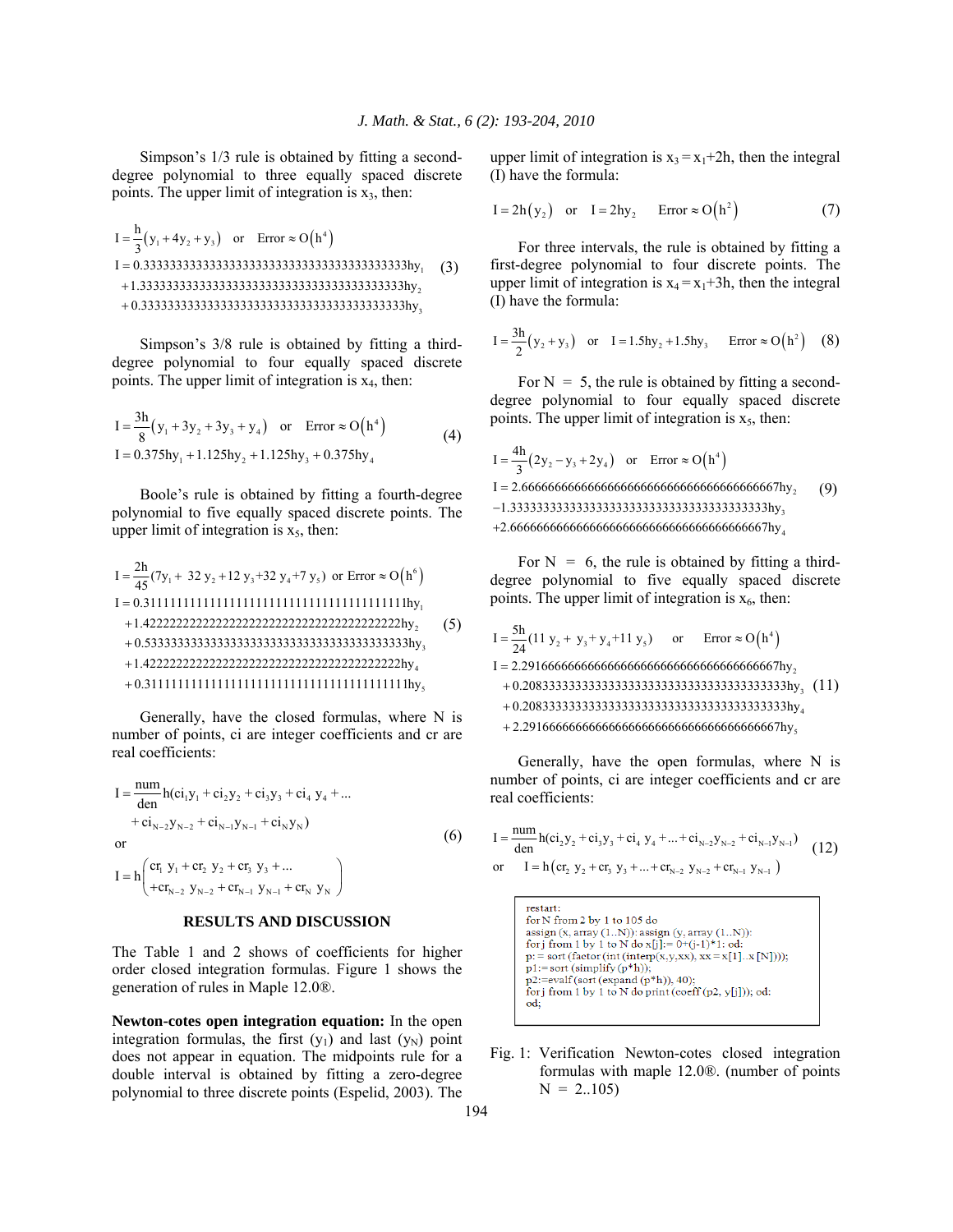|                                         | Table 1: Newton-cotes closed integration formulas with points $= 2.14$ |                                                                                                                            |
|-----------------------------------------|------------------------------------------------------------------------|----------------------------------------------------------------------------------------------------------------------------|
| Rule                                    | Integer coefficient                                                    | Real coefficient                                                                                                           |
| Trapezoidal rule                        | $num = 1$                                                              |                                                                                                                            |
| Points $(N) = 2$                        | $den = 2$                                                              |                                                                                                                            |
| Segments $(N-1) = 1$<br>Error»O $(h^2)$ | $ci_1 = ci_2 = 1$                                                      |                                                                                                                            |
| Simpson's 1/3 rule                      | $num = 1$                                                              |                                                                                                                            |
| Points ( $N$ ) = 3                      | $den = 3$                                                              |                                                                                                                            |
| Segments $(N-1) = 2$                    | $ci_1 = ci_3 = 1$                                                      |                                                                                                                            |
| Error» $O(h^4)$<br>Simpson's 3/8 rule   | $ci_2 = 4$<br>$num = 3$                                                |                                                                                                                            |
| Points $(N) = 4$                        | $den = 8$                                                              |                                                                                                                            |
| Segments $(N-1) = 3$                    | $ci_1 = ci_4 = 1$                                                      |                                                                                                                            |
| Error» $O(h^4)$                         | $ci_2 = ci_3 = 3$                                                      |                                                                                                                            |
| Boole's rule                            | $num = 2$                                                              |                                                                                                                            |
| Points ( $N$ ) = 5                      | $den = 45$                                                             |                                                                                                                            |
| Segments $(N-1) = 4$                    | $ci_1 = ci_5 = 7$                                                      |                                                                                                                            |
| Error» $O(h^6)$                         | $ci_2 = ci_4 = 32$                                                     |                                                                                                                            |
|                                         | $ci_3 = 12$<br>$num = 5$                                               |                                                                                                                            |
| Points (N) = $6$                        | $den = 288$                                                            |                                                                                                                            |
| Segments $(N-1) = 5$                    | $ci_1 = ci_6 = 19$                                                     |                                                                                                                            |
| Error» $O(h^6)$                         | $ci_2 = ci_5 = 75$                                                     |                                                                                                                            |
|                                         | $ci_3 = ci_4 = 50$                                                     |                                                                                                                            |
|                                         | $num = 1$                                                              |                                                                                                                            |
| Points $(N) = 7$                        | $den = 140$                                                            |                                                                                                                            |
| Segments $(N-1) = 6$                    | $ci_1 = ci_7 = 41$                                                     | $cr_1 = cr_7 = +0.2928571428571428571428571428571428571428571429$                                                          |
| Error» $O(h^8)$                         | $ci_2 = ci_6 = 216$<br>$ci_3 = ci_5 = 27$                              | $cr_2 = cr_6 = +1.5428571428571428571428571428571428571429$<br>$cr_3 = cr_5 = +0.1928571428571428571428571428571428571429$ |
|                                         | $ci_4 = 272$                                                           | $cr_4 = +1.9428571428571428571428571428571428571429$                                                                       |
|                                         | $num = 7$                                                              |                                                                                                                            |
| Points $(N) = 8$                        | $den = 17280$                                                          |                                                                                                                            |
| Segments $(N-1) = 7$                    | $ci_1 = ci_8 = 751$                                                    | $cr_1 = cr_8 = +0.3042245370370370370370370370370370370370370$                                                             |
| Error» $O(h^8)$                         | $ci_2 = ci_7 = 3577$                                                   | $cr_2 = cr_7 = +1.4490162037037037037037037037037037037037037$                                                             |
|                                         | $ci_3 = ci_6 = 1323$                                                   |                                                                                                                            |
|                                         | $ci_4 = ci_5 = 2989$<br>$num = 4$                                      | $cr_4 = cr_5 = +1.2108217592592592592592592592592592592593$                                                                |
| Points $(N) = 9$                        | $den = 14175$                                                          |                                                                                                                            |
| Segments $(N-1) = 8$                    | $ci_1 = ci_9 = 989$                                                    | $cr_1 = cr_9 = +0.2790828924162257495590828924162257495591$                                                                |
| Error» $O(h^{10})$                      | $ci_2 = ci_8 = 5888$                                                   | $cr_2 = cr_8 = +1.6615167548500881834215167548500881834215$                                                                |
|                                         | $ci_3 = ci_7 = -928$                                                   | $cr_3 = cr_7 = -0.2618694885361552028218694885361552028219$                                                                |
|                                         | $ci_4 = ci_6 = 10496$                                                  | $cr_4 = cr_6 = +2.9618342151675485008818342151675485008818$                                                                |
|                                         | $ci_5 = -4540$<br>$num = 9$                                            | $cr_5 = -1.2811287477954144620811287477954144620811$                                                                       |
| Points ( $N$ ) = 10                     | $den = 89600$                                                          |                                                                                                                            |
| Segments $(N-1) = 9$                    | $ci_1 = ci_{10} = 2857$                                                | $cr_1 = cr_{10} = +0.2869754464285714285714285714285714285714$                                                             |
| Error» $O(h^{10})$                      | $ci_2 = ci_9 = 15741$                                                  | $cr_2 = cr_9 = +1.5811272321428571428571428571428571428571$                                                                |
|                                         | $ci_3 = ci_8 = 1080$                                                   | $cr_3 = cr_8 = +0.1084821428571428571428571428571428571429$                                                                |
|                                         | $ci_4 = ci_7 = 19344$                                                  | $cr_4 = cr_7 = +1.9430357142857142857142857142857142857143$                                                                |
|                                         | $ci_5 = ci_6 = 5778$                                                   | $cr_5 = cr_6 = +0.5803794642857142857142857142857142857143$                                                                |
| Points $(N) = 11$                       | $num = 5$<br>$den = 299376$                                            |                                                                                                                            |
| Segments $(N-1) = 10$                   | $ci_1 = ci_{11} = 16067$                                               | $cr_1 = cr_{11} = +0.2683414836192613970391748169525947303725$                                                             |
| Error»O $(h^{12})$                      | $ci_2 = ci_{10} = 106300$                                              | $cr_2 = cr_{10} = +1.775359414248303137192026080914969803859$                                                              |
|                                         | $ci_3 = ci_9 = -48525$                                                 | $cr_3 = cr_9 = -0.8104357062690396023729357062690396023729$                                                                |
|                                         | $ci_4 = ci_8 = 272400$                                                 | $cr_4 = cr_8 = +4.549462882796216129549462882796216129549$                                                                 |
|                                         | $ci_5 = ci_7 = -260550$                                                | $cr_5 = cr_7 = -4.351551226551226551226551226551226551227$                                                                 |
|                                         | $ci_6$ = 427368                                                        | $cr_6$ = +7.137646304312970979637646304312970979638                                                                        |
| Points $(N) = 12$                       | $num = 11$<br>$den = 87091200$                                         |                                                                                                                            |
| Segments $(N-1) = 11$                   | $ci_1 = ci_{12} = 2171465$                                             | $cr_1 = cr_{12} = +0.2742655400315990593768371546149323927102$                                                             |
| Error» $O(h^{12})$                      | $ci_2 = ci_{11} = 13486539$                                            | $cr_2 = cr_{11} = +1.703408943727954144620811287477954144621$                                                              |
|                                         | $ci_3 = ci_{10} = -3237113$                                            | $cr_3 = cr_{10} = -0.4088615497317754262198706643151087595532$                                                             |
|                                         | $ci_4 = ci_9 = 25226685$                                               | $cr_4 = cr_9 = +3.186240802744708994708994708994708994709$                                                                 |
|                                         | $ci_5 = ci_8 = -9595542$                                               | $cr_5 = cr_8 = -1.211958980930335097001763668430335097002$                                                                 |
|                                         | $ci_6 = ci_7 = 15493566$                                               | $cr_6 = cr_7 = +1.956905244157848324514991181657848324515$                                                                 |

# *J. Math. & Stat., 6 (2): 193-204, 2010*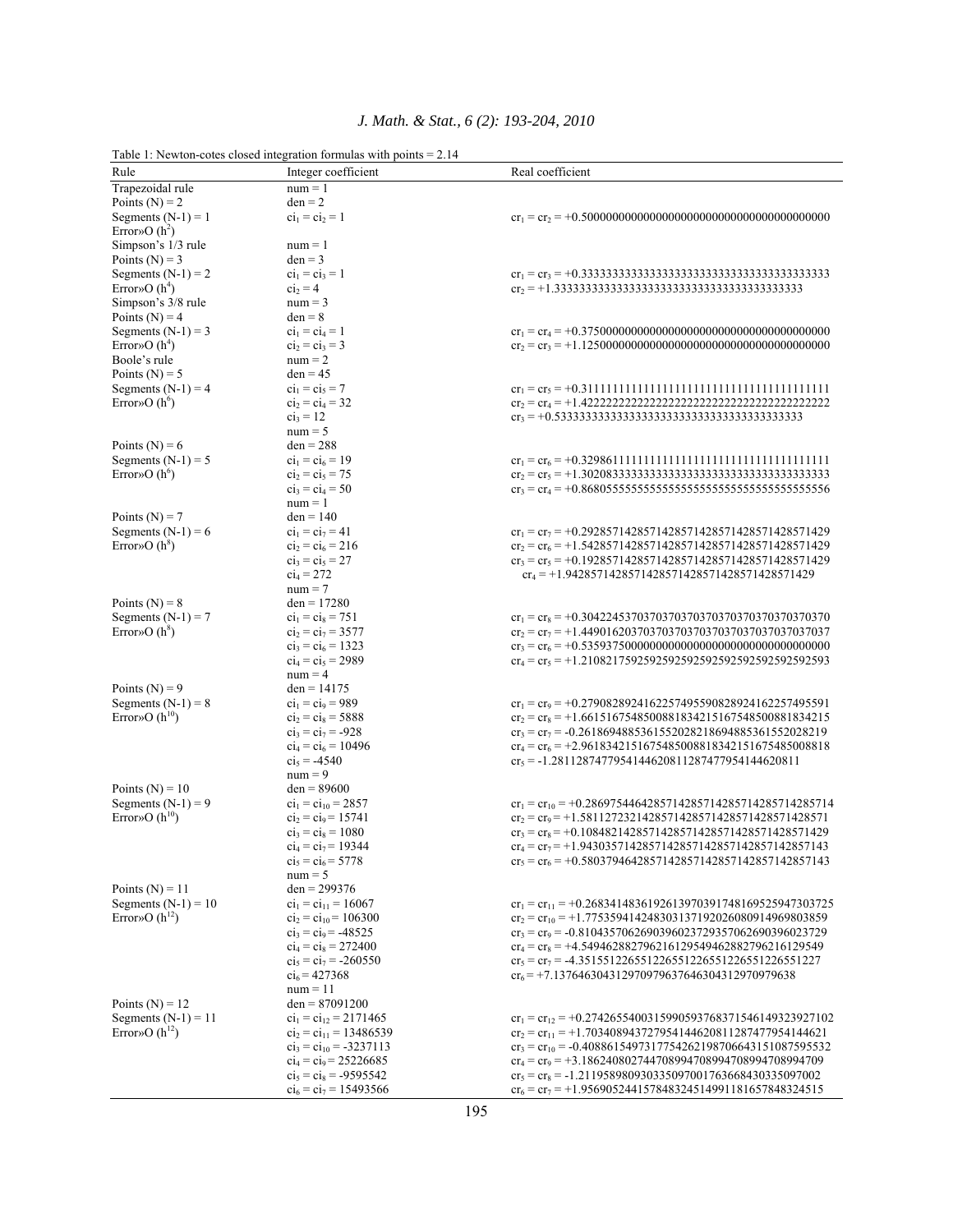|  | Table 1: Continued |
|--|--------------------|
|  |                    |

|                       | $num = 1$                        |                                                                |
|-----------------------|----------------------------------|----------------------------------------------------------------|
| Points $(N) = 13$     | $den = 5255250$                  |                                                                |
| Segments $(N-1) = 12$ | $ci_1 = ci_{13} = 1364651$       | $cr_1 = cr_{13} = +0.2596738499595642452785309928167071024214$ |
| Error» $O(h^{14})$    | $ci_2 = ci_{12} = 9903168$       | $cr_2 = cr_1$ , = +1.884433281004709576138147566718995290424   |
|                       | $ci_3 = ci_{11} = -7587864$      | $cr_3 = cr_{11} = -1.443863565006422149279292136434993577851$  |
|                       | $ci_4 = ci_{10} = 35725120$      | $cr_4 = cr_{10} = +6.797986775129632272489415346558203701061$  |
|                       | $ci_5 = ci_9 = -51491295$        | $cr_s = cr_9 = -9.798067646639075210503781932353360924789$     |
|                       | $ci_6 = ci_8 = 87516288$         | $cr_6 = cr_8 = +16.65311602683031254459825888397316968746$     |
|                       | $ci_7 = -87797136$               | $cr_7 = -16.70655744255744255744255744255744255744$            |
|                       | $num = 13$                       |                                                                |
| Points $(N) = 14$     | $den = 402361344000$             |                                                                |
| Segments $(N-1) = 13$ | $ci_1 = ci_{14} = 8181904909$    | $cr_1 = cr_{14} = +0.2643513483666065097943404821711700018578$ |
| Error» $O(h^{14})$    | $ci_2 = ci_{13} = 56280729661$   | $cr_2 = cr_{13} = +1.818389108455209852365937022021678106334$  |
|                       | $ci_3 = ci_{12} = -31268252574$  | $cr_3 = cr_1 = -1.010254313749384433908243432052955862480$     |
|                       | $ci_4 = ci_{11} = 156074417954$  | $cr_4 = cr_{11} = +5.042650005170476813995332513851032369551$  |
|                       | $ci_5 = ci_{10} = -151659573325$ | $cr_5 = cr_{10} = -4.900009612317529190875751722312568873415$  |
|                       | $ci_6 = ci_9 = 206683437987$     | $cr_6 = cr_9 = +6.677790334230019869900822281774662727044$     |
|                       | $ci_7 = ci_8 = -43111992612$     | $cr_7 = cr_8 = -1.392916870155399421272437145453018468891$     |

Table 2: Newton-cotes closed integration formulas with points = 15.21

| Rule                  | Table 2. Newton-colles closed integration formulas with points $-13.21$<br>Integer coefficient | Real coefficient                                               |
|-----------------------|------------------------------------------------------------------------------------------------|----------------------------------------------------------------|
|                       | $num = 7$                                                                                      |                                                                |
| Points $(N) = 15$     | $den = 2501928000$                                                                             |                                                                |
| Segments $(N-1) = 14$ | $ci_1 = ci_{15} = 90241897$                                                                    | $cr_1 = cr_{15} = +0.2524825970211772680908483377619180088316$ |
| Error» $O(h^{16})$    | $ci_2 = ci_{14} = 710986864$                                                                   | $cr_2 = cr_{14} = +1.989229125698261500730636533105668908138$  |
|                       | $ci_3 = ci_{13} = -770720657$                                                                  | $cr_3 = cr_{13} = -2.156354858732945152698239117992204411957$  |
|                       | $ci_4 = ci_{12} = 3501442784$                                                                  | $cr_4 = cr_1$ , = +9.796484746163758509437521783200795546475   |
|                       | $ci_5 = ci_{11} = -6625093363$                                                                 | $cr_5 = cr_{11} = -18.53596647905135559456547110868098522420$  |
|                       | $ci_6 = ci_{10} = 12630121616$                                                                 | $cr_6 = cr_{10} = +35.33708856210090777992012559913794481696$  |
|                       | $ci_7 = ci_9 = -16802270373$                                                                   | $cr_7 = cr_9 = -47.01010285307970493155678340863526048711$     |
|                       | $ci_8 = 19534438464$                                                                           | $cr_s = +54.65427831975980124128272276420424568573$            |
|                       | $num = 5$                                                                                      |                                                                |
| Points (N) = $16$     | $den = 688816128$                                                                              |                                                                |
| Segments $(N-1) = 15$ | $ci_1 = ci_{16} = 35310023$                                                                    | $cr_1 = cr_{16} = +0.2563094965743891525141525141525141525142$ |
| Error» $O(h^{16})$    | $ci_2 = ci_{15} = 265553865$                                                                   | $cr_2 = cr_{15} = +1.927610680161077761524190095618667047238$  |
|                       | $ci_3 = ci_{14} = -232936065$                                                                  | $cr_3 = cr_{14} = -1.690843575892578403739118024832310546596$  |
|                       | $ci_4 = ci_{13} = 1047777585$                                                                  | $cr_4 = cr_{13} = +7.605640623153353343085485942628799771657$  |
|                       | $ci_5 = ci_{12} = -1562840685$                                                                 | $cr_5 = cr_{12} = -11.34439672266210352147852147852147852148$  |
|                       | $ci_6 = ci_{11} = 2461884669$                                                                  | $cr_6 = cr_{11} = +17.87040524260198506850292564578278863993$  |
|                       | $ci_7 = ci_{10} = -2000332805$                                                                 | $cr_7 = cr_{10} = -14.5200781724437207138099952428523857095$   |
|                       | $ci_8 = ci_9 = 1018807605$                                                                     | $cr_s = cr_9 = +7.395352428507597313400884829456258027687$     |
|                       | $num = 8$                                                                                      |                                                                |
| Points $(N) = 17$     | den = $488462349375$                                                                           |                                                                |
| Segments $(N-1) = 16$ | $ci_1 = ci_{17} = 15043611773$                                                                 | $cr_1 = cr_{17} = +0.2463831538663920999571309077827734673189$ |
| Error» $O(h^{18})$    | $ci_2 = ci_{16} = 127626606592$                                                                | $cr_2 = cr_{16} = +2.090259063042242486859839973925114154045$  |
|                       | $ci_3 = ci_{15} = -179731134720$                                                               | $cr_3 = cr_{15} = -2.943623146389408449788157226688194630927$  |
|                       | $ci_4 = ci_{14} = 832211855360$                                                                | $cr_4 = cr_{14} = +13.62990382247206952397670660284347734636$  |
|                       | $ci_5 = ci_{13} = -1929498607520$                                                              | $cr_5 = cr_{13} = -31.60118457422714434160988091202152135167$  |
|                       | $ci_6 = ci_{12} = 4177588893696$                                                               | $cr_6 = cr_{12} = +68.42023994752236271066025189896960827555$  |
|                       | $ci_7 = ci_{11} = -6806534407936$                                                              | $cr_7 = cr_{11} = -111.4769138975830403018562232865238017916$  |
|                       | $ci_8 = ci_{10} = 9368875018240$                                                               | $cr_8 = cr_{10} = +153.4427376886298627834748455836397185776$  |
|                       | $ci_9$ = -10234238972220                                                                       | $cr_9 = -167.6156041146666730233490270838543480934$            |
|                       | $num = 17$                                                                                     |                                                                |
| Points $(N) = 18$     | $den = 3766102179840000$                                                                       |                                                                |
| Segments $(N-1) = 17$ | $ci_1 = ci_{18} = 55294720874657$                                                              | $cr_1 = cr_{18} = +0.2495976502977156674085870147010652595603$ |
| Error» $O(h^{18})$    | $ci_2 = ci_{17} = 450185515446285$                                                             | $cr_2 = cr_{17} = +2.032115273864391922530976763780996585229$  |
|                       | $ci_3 = ci_{16} = -542023437008852$                                                            | $cr_3 = cr_{16} = -2.446667134650592709501072228879401131018$  |
|                       | $ci_4 = ci_{15} = 2428636525764260$                                                            | $cr_4 = cr_{15} = +10.96274582219286979928698035693920467583$  |
|                       | $ci_5 = ci_{14} = -4768916800123440$                                                           | $cr_5 = cr_{14} = -21.52665587144073317188396553475918555284$  |
|                       | $ci_6 = ci_{13} = 8855416648684984$                                                            | $cr_6 = cr_{13} = +39.97291518894487202421873203766207881434$  |
|                       | $ci_7 = ci_{12} = -10905371859796660$                                                          | $cr_7 = cr_{12} = -49.22631218264487713639866785075485839742$  |
|                       | $ci_8 = ci_{11} = 10069615750132836$                                                           | $cr_8 = cr_{11} = +45.45375021118805970203126287782372438457$  |
|                       | $ci_9 = ci_{10} = -3759785974054070$                                                           | $cr_9 = cr_{10} = -16.97148895775170609769283343651362463826$  |
|                       | $num = 3$                                                                                      |                                                                |
| Points $(N) = 19$     | $den = 2534852320000$                                                                          |                                                                |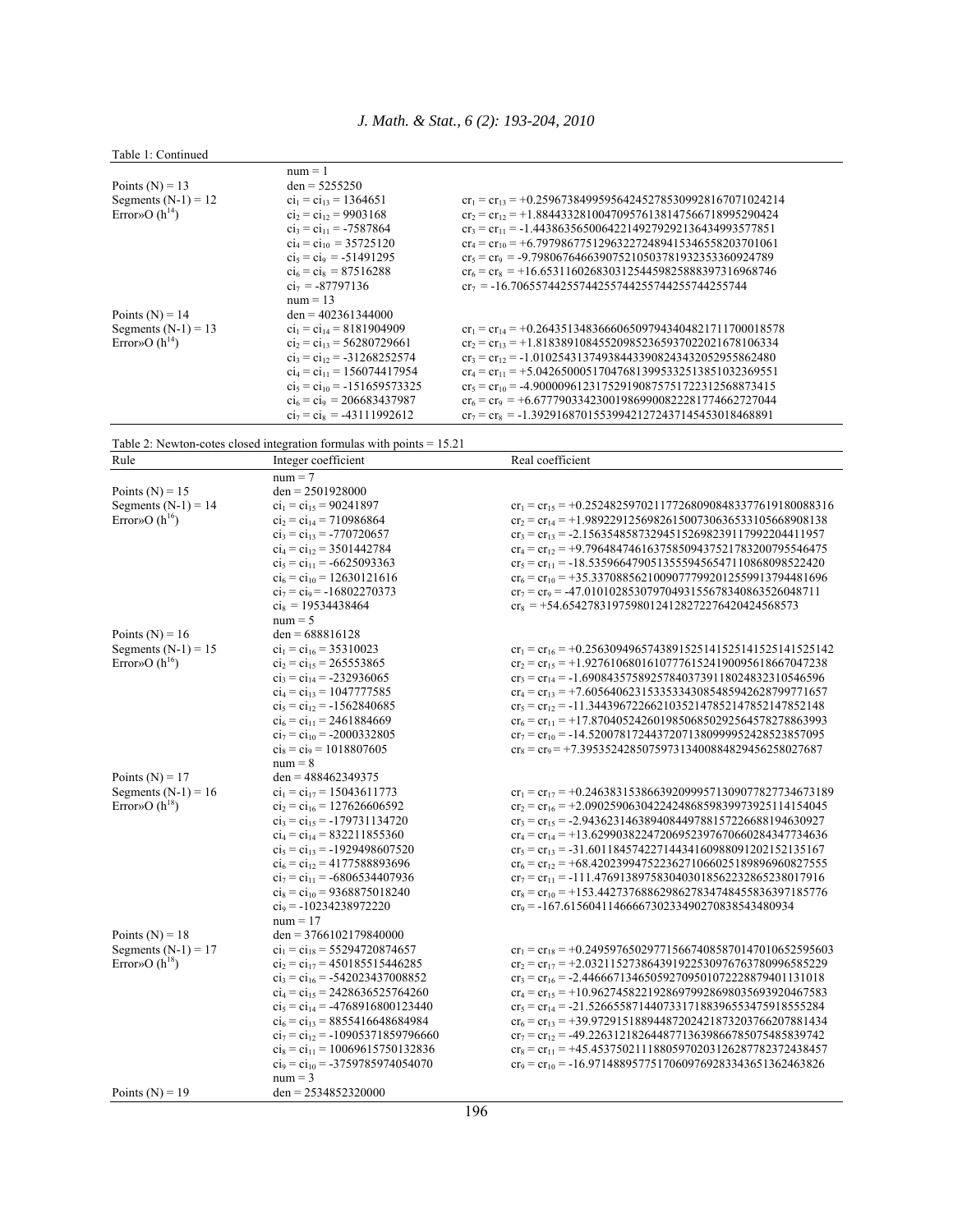*J. Math. & Stat., 6 (2): 193-204, 2010* 

| Table 2: Continued    |                                            |                                                                  |
|-----------------------|--------------------------------------------|------------------------------------------------------------------|
| Segments $(N-1) = 18$ | $ci_1 = ci_{19} = 203732352169$            | $cr_1 = cr_{19} = +0.2411174219833840260958476665812231617501$   |
| Error»O $(h^{20})$    | $ci_2 = ci_{18} = 1848730221900$           | $cr_2 = cr_{18} = +2.187973879953685033611741136856446138054$    |
|                       | $ci_3 = ci_{17} = -3212744374395$          | $cr_3 = cr_{17} = -3.802285855921184394679055701359359664787$    |
|                       | $ci_4 = ci_{16} = 15529830312096$          | $cr_4 = cr_{16} = +18.37956813842630485076937342053914998882$    |
|                       | $ci_5 = ci_{15} = -42368630685840$         | $cr_5 = cr_{15} = -50.14331251357475531355609702738027752244$    |
|                       | $ci_6 = ci_{14} = 103680563465808$         | $cr_6 = cr_{14} = +122.7060400889247859614953821057315086506$    |
|                       | $ci_7 = ci_{13} = -198648429867720$        | $cr_7 = cr_{13} = -235.1005953684749571525334462088110916063$    |
|                       | $ci_8 = ci_{12} = 319035784479840$         | $cr_s = cr_1 = +377.5791378014163760041058328794475884891$       |
|                       | $ci_9 = ci_{11} = -419127951114198$        | $cr_9 = cr_{11} = -496.0383070137174697419848111703801348080$    |
|                       | $ci_{10}$ = 461327344340680                | $cr_{10} = +545.9813268419676614533504657975498943465$           |
|                       | $num = 19$                                 |                                                                  |
| Points $(N) = 20$     | $den = 5377993912811520000$                |                                                                  |
| Segments $(N-1) = 19$ | $ci_1 = ci_{20} = 69028763155644023$       | $cr_1 = cr_{20} = +0.2438728122828207419466199855927763551718$   |
| Error»O $(h^{20})$    | $ci_2 = ci_{19} = 603652082270808125$      | $cr_2 = cr_{19} = +2.132652016548929222835872365540199752074$    |
|                       | $ci_3 = ci_{18} = -926840515700222955$     | $cr_3 = cr_{18} = -3.274449559407934643744028261724229000028$    |
|                       | $ci_4 = ci_{17} = 4301581538450500095$     | $cr_4 = cr_{17} = +15.19712564862917055652934244339942421644$    |
|                       | $ci_5 = ci_{16} = -10343692234243192788$   | $cr_5 = cr_{16} = -36.54339436540532989294062010185496617106$    |
|                       | $ci_6 = ci_{15} = 22336420328479961316$    | $cr_6 = cr_{15} = +78.91269367749333291376931749747542731403$    |
|                       | $ci_7 = ci_{14} = -35331888421114781580$   | $cr_7 = cr_{14} = -124.8245890353256315709366953012559403264$    |
|                       | $ci_8 = ci_{11} = 43920768370565135580$    | $cr_s = cr_{13} = +155.1683792450554438067301044281960105079$    |
|                       | $ci_9 = ci_{12} = -37088370261379851390$   | $cr_9 = cr_{12} = -131.0300915900113864767933860848804604084$    |
|                       | $ci_{10} = ci_{11} = 15148337305921759574$ | $cr_{10} = cr_{11} = +53.51780115014058534260347302951175776026$ |
|                       | $num = 1$                                  |                                                                  |
| Points $(N) = 21$     | $den = 82324272054024$                     |                                                                  |
| Segments $(N-1) = 20$ | $ci_1 = ci_{21} = 19470140241329$          | $cr_1 = cr_{21} = +0.2365054649806320638934570035459272429452$   |
| Error»O $(h^{22})$    | $ci_2 = ci_{20} = 187926090380000$         | $cr_2 = cr_{20} = +2.282754352892139499749904325488735190028$    |
|                       | $ci_3 = ci_{19} = -389358194177500$        | $cr_3 = cr_{19} = -4.729567410228539284620863621941806709062$    |
|                       | $ci_4 = ci_{18} = 1985969159340000$        | $cr_4 = cr_{18} = +24.12373786963751328807016941644254281952$    |
|                       | $ci_5 = ci_{17} = -6208948835889375$       | $cr_5 = cr_{17} = -75.42063453430660935475529909597864068132$    |
|                       | $ci_6 = ci_{16} = 17019387776517504$       | $cr_6 = cr_{16} = +206.7359643987960228706236680773493746266$    |
|                       | $ci_7 = ci_{15} = -37389734671290000$      | $cr_7 = cr_{15} = -454.1763168795902459592599440453836115659$    |
|                       | $ci_8 = ci_{14} = 68869287574320000$       | $cr_8 = cr_{14} = +836.5611484438710920695212236074943415938$    |
|                       | $ci_9 = ci_{13} = -105499014813701250$     | $cr_9 = cr_{13} = -1281.505589803080093031109962977714705574$    |
|                       | $ci_{10} = ci_{12} = 136324521798440000$   | $cr_{10} = cr_{12} = +1655.945669449457034417049362703788321739$ |
|                       | $ci_{11} = -148192526607280936$            | $cr_{11} = -1800.107342704857893158323430786180957363$           |

| Table 3: Newton-cotes open integration formulas with points $= 3.16$ |  |  |
|----------------------------------------------------------------------|--|--|
|                                                                      |  |  |

| Rule                  | Integer coefficient  | Real coefficient |                                                                  |
|-----------------------|----------------------|------------------|------------------------------------------------------------------|
| Midpoint rule         | $num = 2$            |                  |                                                                  |
| Points $(N) = 3$      | $den = 1$            |                  |                                                                  |
| Segments $(N-1) = 2$  | $ci2 = 1$            |                  |                                                                  |
| Error» $O(h^2)$       |                      |                  |                                                                  |
| Points $(N) = 4$      | $num = 3$            |                  |                                                                  |
| Segments $(N-1) = 3$  | $den = 2$            |                  |                                                                  |
| Error» $O(h^2)$       | $ci_2 = ci_3 = 1$    |                  |                                                                  |
| Points $(N) = 5$      | $num = 4$            | $den = 3$        |                                                                  |
| Segments $(N-1) = 4$  | $ci_2 = ci_4 = 2$    |                  |                                                                  |
| Error» $O(h^4)$       | $ci_3 = -1$          |                  |                                                                  |
| Points $(N) = 6$      | $num = 5$            | $den = 24$       |                                                                  |
| Segments $(N-1) = 5$  | $ci_2 = ci_5 = 11$   |                  |                                                                  |
| Error» $O(h^4)$       | $ci_3 = ci_4 = 1$    |                  |                                                                  |
| Points ( $N$ ) = 7    | $num = 3$            | $den = 10$       |                                                                  |
| Segments $(N-1) = 6$  | $ci_2 = ci_6 = 11$   |                  |                                                                  |
| Error» $O(h^6)$       | $ci_2 = ci_5 = -14$  |                  |                                                                  |
|                       | $ci_4 = 26$          |                  |                                                                  |
| Points $(N) = 8$      | $num = 7$            | $den = 1440$     |                                                                  |
| Segments $(N-1) = 7$  | $ci_2 = ci_7 = 611$  |                  |                                                                  |
| Error» $O(h^{\circ})$ | $ci_3 = ci_6 = -453$ |                  |                                                                  |
|                       | $ci_4 = ci_6 = 562$  |                  |                                                                  |
| Points $(N) = 9$      | $num = 8$            | $den = 945$      |                                                                  |
| Segments $(N-1) = 8$  | $ci_2 = ci_8 = 460$  |                  | $cr_2 = cr_8 = +3.894179894179894179894179894179894179894179894$ |
| Error» $O(h^8)$       | $ci_3 = ci_7 = -954$ |                  | $cr_3 = cr_7 = -8.076190476190476190476190476190476190476190476$ |
|                       | $ci_4 = ci_6 = 2196$ |                  | $cr_4 = cr_6 = +18.59047619047619047619047619047619047619$       |
|                       | $ci_5 = -2459$       |                  | $cr_5 = -20.81693121693121693121693121693121693122$              |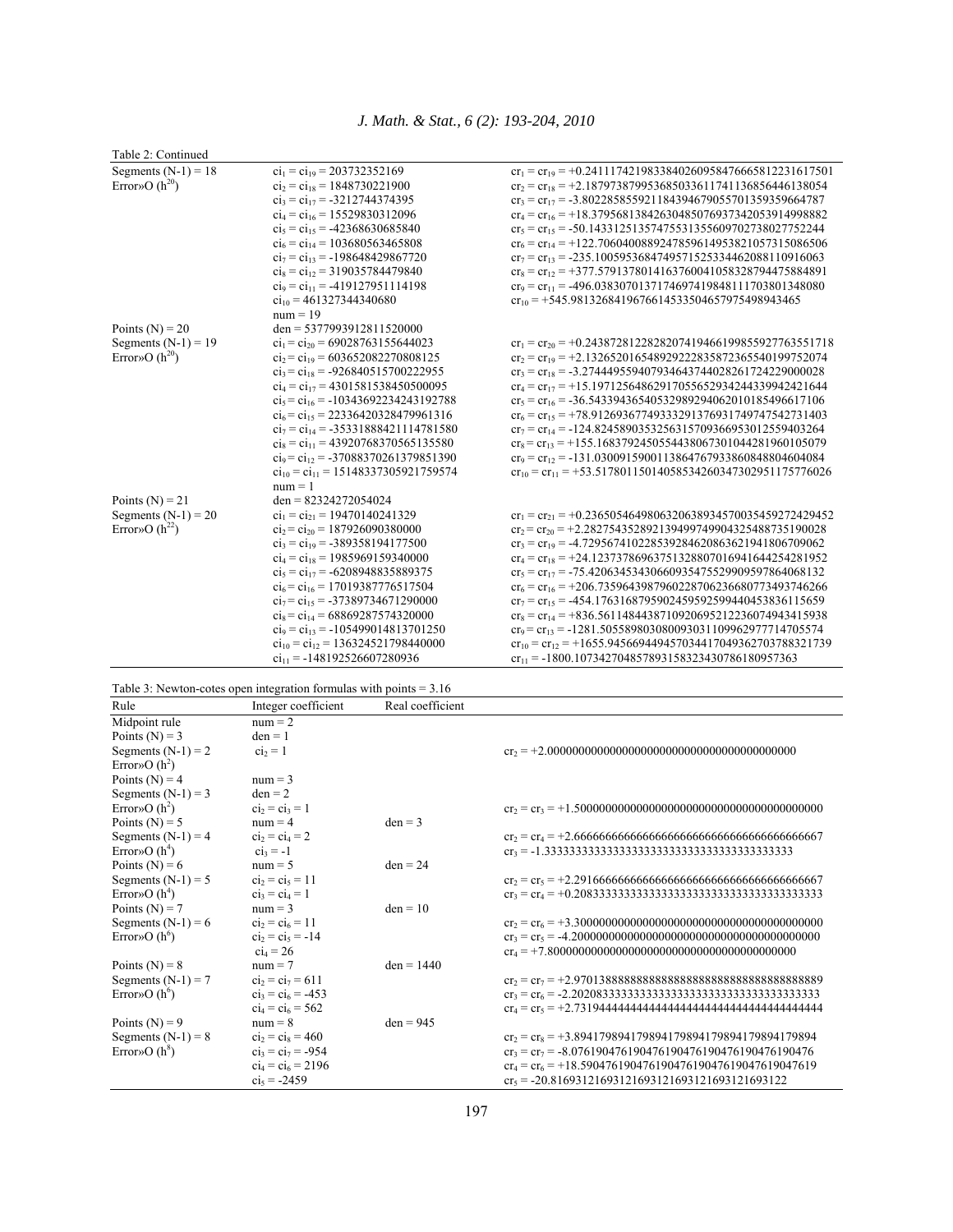|  |  |  |  |  | J. Math. & Stat., 6 (2): 193-204, 2010 |  |
|--|--|--|--|--|----------------------------------------|--|
|--|--|--|--|--|----------------------------------------|--|

| Table 3: Continued    |                                 |              |                                                               |
|-----------------------|---------------------------------|--------------|---------------------------------------------------------------|
| Points $(N) = 10$     | $num = 9$                       | $den = 4480$ |                                                               |
| Segments $(N-1) = 9$  | $ci_2 = ci_9 = 1787$            |              | $cr_2 = cr_9 = +3.589955357142857142857142857142857142857$    |
| Error» $O(h^8)$       | $ci_3 = ci_8 = -2803$           |              | $cr_3 = cr_8 = -5.631026785714285714285714285714285714286$    |
|                       | $ci_4 = ci_7 = 4967$            |              | $cr_4 = cr_7 = +9.978348214285714285714285714285714285714$    |
|                       | $ci_5 = ci_6 = -1711$           |              | $cr_5 = cr_6 = -3.437276785714285714285714285714285714286$    |
|                       | $num = 5$                       |              |                                                               |
| Points $(N) = 11$     | $den = 4536$                    |              |                                                               |
| Segments $(N-1) = 10$ | $ci_2 = ci_{10} = 4045$         |              | $cr_2 = cr_{10} = +4.458774250440917107583774250440917107584$ |
| Error»O $(h^{10})$    | $ci_3 = ci_9 = -11690$          |              | $cr_3 = cr_9 = -12.88580246913580246913580246913580246914$    |
|                       | $ci_4 = ci_8 = 33340$           |              | $cr_4 = cr_8 = +36.75044091710758377425044091710758377425$    |
|                       | $ci_5 = ci_7 = -55070$          |              | $cr_5 = cr_7 = -60.70326278659611992945326278659611992945$    |
|                       | $ci_6 = 67822$                  |              | $cr_6$ = +74.75970017636684303350970017636684303351           |
|                       | $num = 11$                      |              |                                                               |
|                       | $den = 7257600$                 |              |                                                               |
| Points $(N) = 12$     |                                 |              |                                                               |
| Segments $(N-1) = 11$ | $ci_2 = ci_{11} = 2752477$      |              | $cr_2 = cr_{11} = +4.171798804012345679012345679012345679012$ |
| Error»O $(h^{10})$    | $ci_3 = ci_{10} = -6603199$     |              | $cr_3 = cr_{10} = -10.00815545083774250440917107583774250441$ |
|                       | $ci_4 = ci_9 = 15673880$        |              | $cr_4 = cr_9 = +23.75615630511463844797178130511463844797$    |
|                       | $ci_5 = ci_8 = -17085616$       |              | $cr_5 = cr_8 = -25.89585758377425044091710758377425044092$    |
|                       | $ci_6 = ci_7 = 8891258$         |              | $cr_6 = cr_7 = +13.47605792548500881834215167548500881834$    |
|                       | $num = 1$                       |              |                                                               |
| Points $(N) = 13$     | $den = 1925$                    |              |                                                               |
| Segments $(N-1) = 12$ | $ci_2 = ci_{12} = 9626$         |              | $cr_2 = cr_{12} = +5.000519480519480519480519480519480519481$ |
| Error»O $(h^{12})$    | $ci_3 = ci_{11} = -35771$       |              | $cr_3 = cr_{11} = -18.58233766233766233766233766233766233766$ |
|                       | $ci_4 = ci_{10} = 123058$       |              | $cr_4 = cr_{10} = +63.92623376623376623376623376623376623377$ |
|                       | $ci_5 = ci_9 = -266298$         |              | $cr_5 = cr_9 = -138.3366233766233766233766233766233766234$    |
|                       | $ci_6 = ci_8 = 427956$          |              | $cr_6 = cr_8 = +222.3148051948051948051948051948051948052$    |
|                       | $ci_7 = -494042$                |              | $cr_7 = -256.6451948051948051948051948051948051948$           |
|                       | $num = 13$                      |              |                                                               |
| Points ( $N$ ) = 14   | $den = 958003200$               |              |                                                               |
| Segments $(N-1) = 13$ | $ci_2 = ci_{13} = 348289723$    |              | $cr_2 = cr_{13} = +4.726253940487881460103682325904548126770$ |
| Error»O $(h^{12})$    | $ci_3 = ci_{12} = -1126407423$  |              | $cr_3 = cr_{12} = -15.28522712554613596280262946929613596280$ |
|                       | $ci_4 = ci_{11} = 3371637557$   |              | $cr_4 = cr_{11} = +45.75275765362787932232376676821121265566$ |
|                       | $ci_5 = ci_{10} = -5718293865$  |              | $cr_5 = cr_{10} = -77.59663041313431938431938431938431938432$ |
|                       | $ci_6 = ci_9 = 6277879038$      |              | $cr_6 = cr_9 = +85.19014079911215327881994548661215327882$    |
|                       | $ci_7 = ci_8 = -2674103430$     |              | $cr_7 = cr_8 = -36.28729485454745871412538079204745871413$    |
|                       | $num = 7$                       |              |                                                               |
| Points $(N) = 15$     | $den = 416988000$               |              |                                                               |
| Segments $(N-1) = 14$ | $ci_2 = ci_{14} = 329062237$    |              | $cr_2 = cr_{14} = +5.523985483994743254002513261772521031780$ |
| Error»O $(h^{14})$    | $ci_3 = ci_{13} = -1497122214$  |              | $cr_3 = cr_{13} = -25.13227118766007654896543785432674321563$ |
|                       | $ci_4 = ci_{12} = 6058248882$   |              | $cr_4 = cr_1$ , = +101.7001500618722840945063167285389507612  |
|                       | $ci_5 = ci_{11} = -16159538710$ |              | $cr_5 = cr_{11} = -271.2710460972498009535046572083609120646$ |
|                       | $ci_6 = ci_{10} = 32215733235$  |              | $cr_6 = cr_{10} = +540.8072477984977984977984977984977984978$ |
|                       | $ci_7 = ci_9 = -47966447844$    |              | $cr_7 = cr_9 = -805.2153417076750410083743417076750410084$    |
|                       | $ci_8$ = 54874104828            |              | $cr_8 = +921.1745512964401853290742179631068519957$           |
|                       | $num = 5$                       |              |                                                               |
| Points $(N) = 16$     | $den = 172204032$               |              |                                                               |
| Segments $(N-1) = 15$ | $ci_2 = ci_{15} = 181146041$    |              | $cr_2 = cr_{15} = +5.259634135628136744208172779601351029922$ |
| Error»O $(h^{14})$    | $ci_3 = ci_{14} = -737951959$   |              | $cr_3 = cr_{14} = -21.42667481212054314732886161457590029019$ |
|                       | $ci_4 = ci_{13} = 2671853466$   |              | $cr_4 = cr_{13} = +77.57813318796159197944912230626516340802$ |
|                       | $ci_5 = ci_{12} = -6013831334$  |              | $cr_5 = cr_{12} = -174.6135460405479936729936729936729936730$ |
|                       | $ci_6 = ci_{11} = 9451804423$   |              | $cr_6 = cr_{11} = +274.4362113135655267351695923124494553066$ |
|                       |                                 |              |                                                               |
|                       | $ci_7 = ci_{10} = -9336416457$  |              | $cr_7 = cr_{10} = -271.0858842434072623804766661909519052376$ |
|                       | $ci_8 = ci_9 = 4041701868$      |              | $cr_8 = cr_9 = +117.3521264589205437419723134008848294563$    |

 The Table 3 and 4 shows of coefficients for higher order open integration formulas. Figure 2 shows the generation of rules in Maple 12.0®.

**Newton-cotes semi-closed or semi-open integration equation:** In the semi-open integration formulas, the last  $(y_N)$  point does not appear in equation. In the semi-closed integration formulas, the first  $(y_1)$  point

does not appear in equation (Zhang *et al*., 2009). The rule for a double interval is obtained by fitting a zerodegree polynomial to three discrete points. When N is odd, the semi-closed or semi-open integration formulas are same as open rules. The upper limit of integration is  $x_3 = x_1+2h$ , then the Integral (I) have the formula:

$$
I = 2h(y_2) \quad \text{or} \quad I = 2hy_2 \qquad \text{Error} \approx O(h^2) \tag{13}
$$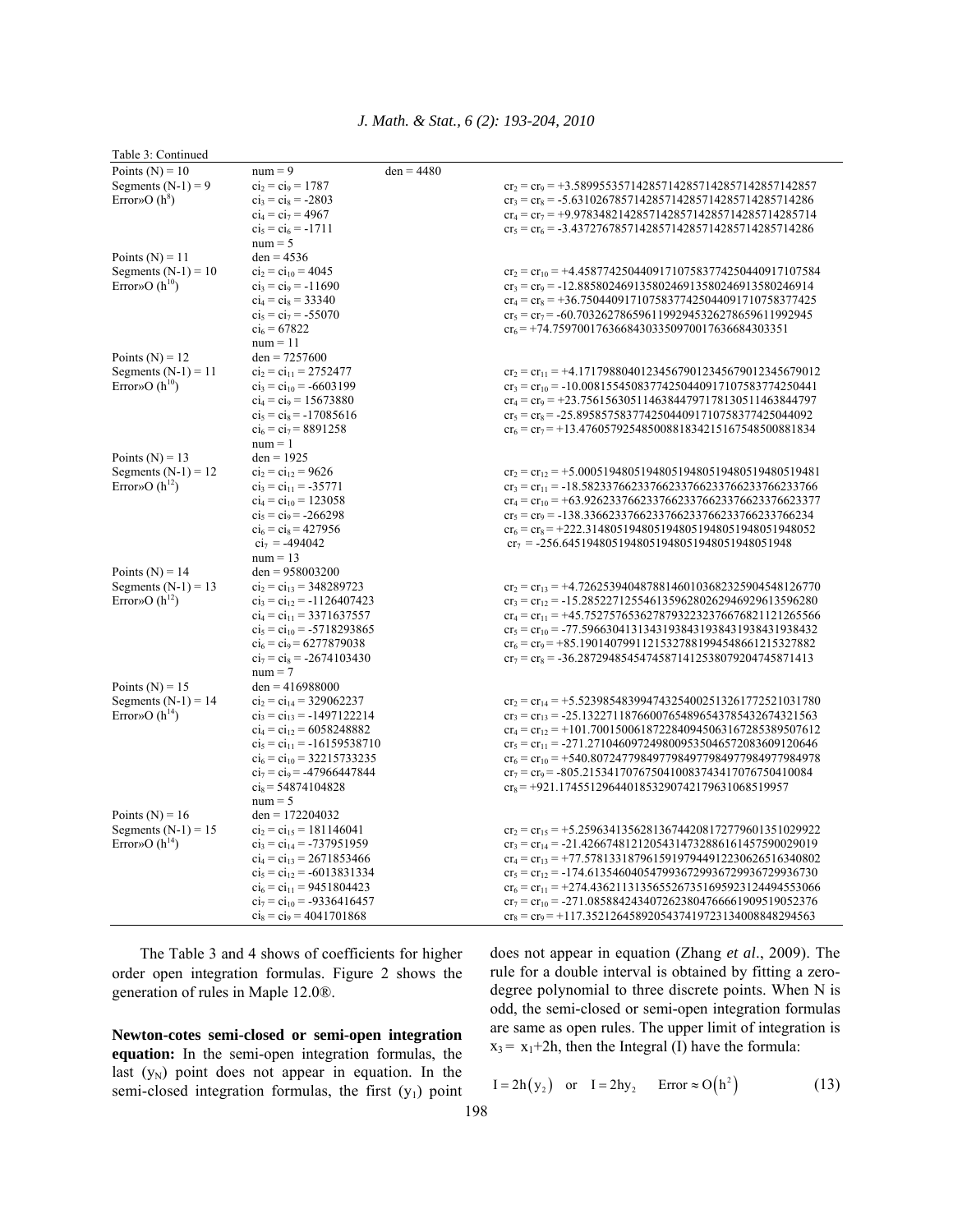restart:  ${\rm for\,N}$  from 3 by 1 to 105 do  $assign(x, array(1..N-2))$ :  $assign(y, array(1..N-2))$ : for j from 1 by 1 to N-2 do  $x[j]:=0+j*1$ : od: p:=sort(factor(int(interp(x,y,xx), xx=0.x[N-2]+1))):  $p1:=$  sort (simplify  $(p*h)$ );  $p2:=evalf(sort(expand(p*h)), 40):$ for j from 1 by 1 to N-2 do print (coeff (p2, y[j])); od: od:

Fig. 2: Verification Newton-cotes open integration formulas with maple 12.0®. with number of points  $N = 3.105$ 

 For three intervals, the semi-open rule is obtained by fitting a first-degree polynomial to four discrete points. The upper limit of integration is  $x_4 = x_1 + 3h$ , then the Integral (I) have the formula:

$$
I = \frac{3h}{4}(y_1 + 3y_3) \quad \text{or} \quad I = 0.75hy_1 + 2.25hy_3 \quad \text{Error} \approx O\left(h^3\right) \tag{14}
$$

For  $N = 5$ , the rule is obtained by fitting a seconddegree polynomial to four equally spaced discrete points, same of the open formula. The upper limit of integration is  $x<sub>5</sub>$ , then:

 $I = \frac{4h}{3} (2y_2 - y_3 + 2y_4)$  or Error  $\approx O(h^4)$  $I = 2.6666666666666666666666666666666667$ hy<sub>2</sub> 3 1.333333333333333333333333333333333333333hy −  $+2.6666666666666666666666666666666667$ hy (15)

For  $N = 6$ , the rule is obtained by fitting a thirddegree polynomial to five equally spaced discrete points. The upper limit of integration is  $x_6$ , then:

( ) <sup>5</sup> 12 34 5 1 2 3 5h I (19y -10 y 120 y -70 y +85 y ) or Error O h <sup>144</sup> I 0.6597222222222222222222222222222222222222hy - 0.3472222222222222222222222222222222222222hy 4.166666666666666666666666666666666666667hy 2. =+ ≈ = + − <sup>4</sup> 5 430555555555555555555555555555555555556hy 2.951388888888888888888888888888888888889hy + (16)

 Generally, have the semi-open formulas, where N is number of points:

$$
I = \frac{num}{den} h(c_{1}y_{1} + c_{2}y_{2} + c_{3}y_{3} + c_{4}y_{4} + ... + c_{1}y_{-2}y_{N-2} + c_{1}y_{N-1})
$$
  
or 
$$
I = h \left( \frac{cr_{1}y_{1} + cr_{2}y_{2} + cr_{3}y_{3} + ...}{+ cr_{N-2}y_{N-2} + cr_{N-1}y_{N-1}} \right)
$$
 (17)

restart: for N from 3 by 1 to 105 do  $assign(x, array(1..N-1))$ :  $assign(y, array(1..N-1))$ : for j from 1 by 1 to N-1 do  $x[j]:=0+(j-1)*1$ : od:  $p:=sort(factor(int (interp(x,y,xx), xx = 0..x[N-1]+1))$  :  $p1:=$  sort (simplify  $(p*h)$ );  $p2:=\mathrm{evalf}(\mathrm{sort}(\mathrm{expand}(p^*h)), 40)$ : for j from 2 by 1 to N-1 do print (coeff  $(p2, y[i])$ ); od: od:

Fig. 3: Verification Newton-cotes semi-open integration formulas with maple 12.0®. with  $N = 3..105$ 

 The Table 5 and 6 shows of coefficients for higher order open integration formulas. Figure 3 shows the generation of rules in Maple 12.0®.

 The semi-closed integration formulas are same as semi-open rules. For examples,  $N = 3$ :

$$
I = 2h(y_2) \quad \text{or} \quad I = 2hy_2 \qquad \text{Error} \approx O(h^2) \tag{18}
$$

For  $N = 4$ :

$$
I = \frac{3h}{4}(y_2 + 3y_4) \quad \text{or} \quad I = 0.75hy_2 + 2.25hy_4 \quad \text{Error} \approx O(h^3) \quad (19)
$$

 Generally, have the semi-closed formulas, where N is number of points, ci are integer coefficients and cr are real coefficients:

$$
I = \frac{num}{den} h(ci_2y_2 + ci_3y_3 + ci_4y_4 + ... + ci_{N-2}y_{N-2} + ci_{N-1}y_{N-1} + ci_Ny_N)
$$
  
or  

$$
I - h\left( cr_2 y_2 + cr_3 y_3 + ... \right)
$$
 (20)

 $_{N-2}$   $y_{N-2}$  +  $\mathbf{u}_{N-1}$   $y_{N-1}$  +  $\mathbf{u}_{N}$   $y_{N}$  $I = h \begin{pmatrix} cr_2 y_2 + cr_3 y_3 + ... \ + cr_{N-2} y_{N-2} + cr_{N-1} y_{N-1} + cr_N y_N \end{pmatrix}$ 

 The semi-open or semi-closed rules can be used on type of improper integral-that is, one with a lower limit of -∞ or an upper limit of +∞. Such integrals usually can be evaluated by making a change of variable that transforms the infinite range to one that is finite (Choi *et al*., 2003). The following identity serves this purpose and works for any function that decreases toward zero at least as fast  $1/x^2$  as x approaches infinity:

$$
\int_{a}^{b} f(x) dx = \int_{1/b}^{1/a} \frac{1}{w^2} f\left(\frac{1}{w}\right) dw
$$
 (21)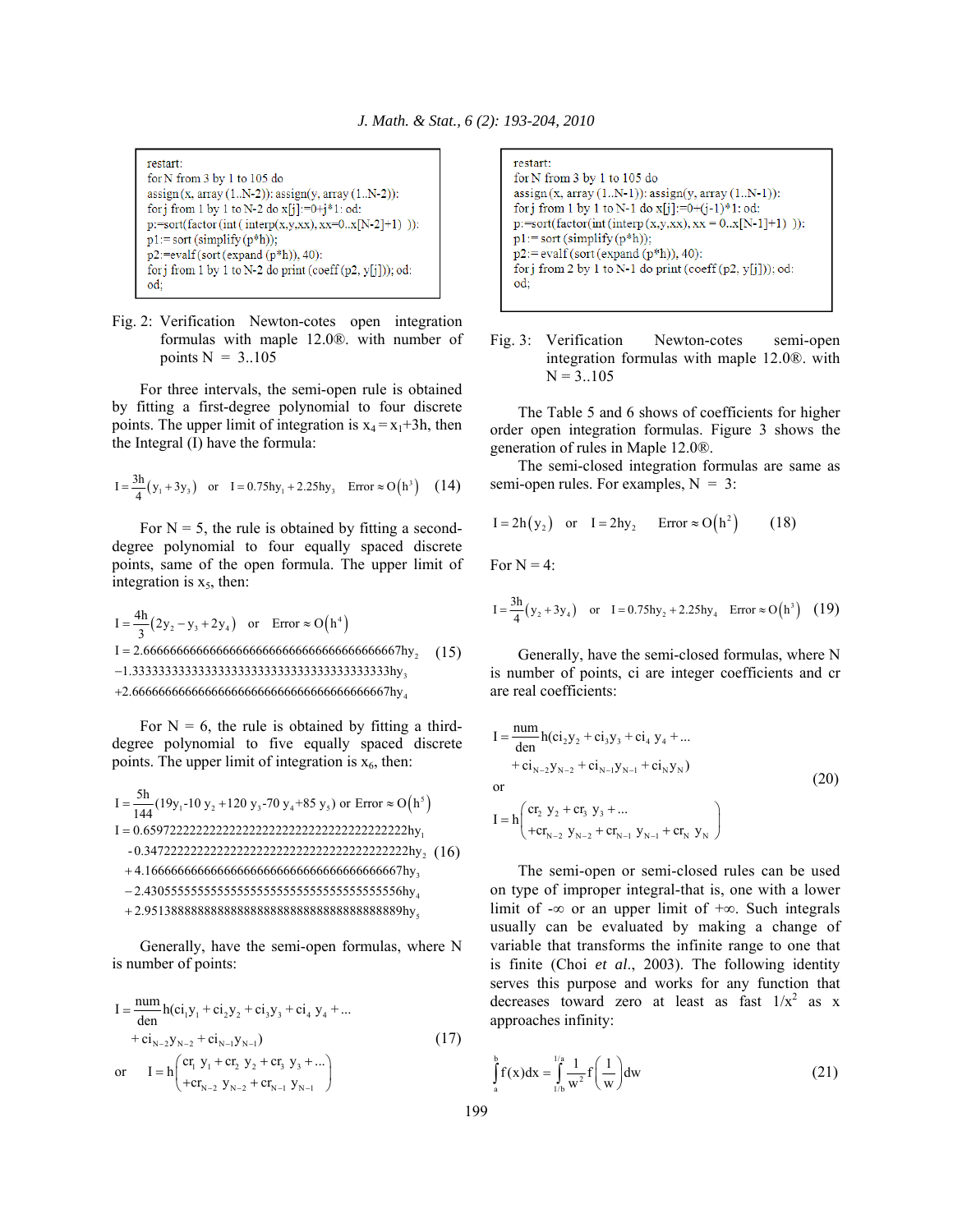|                       | Table 4: Newton-cotes open integration formulas with points $= 17.23$           |                                                                                                                                |
|-----------------------|---------------------------------------------------------------------------------|--------------------------------------------------------------------------------------------------------------------------------|
| Rule                  | Integer coefficient                                                             | Real coefficient                                                                                                               |
|                       | $num = 16$                                                                      |                                                                                                                                |
| Points $(N) = 17$     | den = $1915538625$                                                              |                                                                                                                                |
| Segments $(N-1) = 16$ | $ci_2 = ci_{16} = 722204696$                                                    | $cr_2 = cr_{16} = +6.032389524904516086173934498449489631147$                                                                  |
| Error»O $(h^{16})$    | $ci_3 = ci_{15} = -3892087348$                                                  | $cr_3 = cr_{15} = -32.50960161035646044464386616062101070919$                                                                  |
|                       | $ci_4 = ci_{14} = 18150263624$                                                  | $cr_4 = cr_{14} = +151.6044699876516454999700149611966190449$                                                                  |
|                       | $ci_5 = ci_{13} = -57468376538$                                                 | $cr_5 = cr_{13} = -480.0185246110607662635881330766692318721$                                                                  |
|                       | $ci_6 = ci_{12} = 137035461016$<br>$ci_7 = ci_{11} = -249560348012$             | $cr_6 = cr_{12} = +1144.621856035923055323408057094124113524$<br>$cr_7 = cr_{11} = -2084.513210059650976758560532810973728081$ |
|                       | $ci_8 = ci_{10} = 355819203336$                                                 | $cr_8 = cr_{10} = +2972.066017920155486293052430618568184706$                                                                  |
|                       | $ci_9 = -399697102923$                                                          | $cr_9 = -3338.566794375132999471623810248148872487$                                                                            |
|                       | $num = 17$                                                                      |                                                                                                                                |
| Points $(N) = 18$     | den = $62768369664000$                                                          |                                                                                                                                |
| Segments $(N-1) = 17$ | $ci_2 = ci_{17} = 35310023$                                                     | $cr_2 = cr_{17} = +5.776080028330126933659781984296975478633$                                                                  |
| Error» $O(h^{16})$    | $ci_3 = ci_{16} = 265553865$                                                    | $cr_3 = cr_{16} = -28.40482276561302211999412175779018812529$                                                                  |
|                       | $ci_4 = ci_{15} = -232936065$                                                   | $cr_4 = cr_{15} = +120.7857119531877634590652668254079188823$                                                                  |
|                       | $ci_5 = ci_{14} = 1047777585$                                                   | $cr_5 = cr_{14} = -336.0196952465624741067036040581014125988$                                                                  |
|                       | $ci_6 = ci_{13} = -1562840685$                                                  | $cr_6 = cr_{13} = +675.9477281475243925812984454959763601739$                                                                  |
|                       | $ci_7 = ci_{12} = 2461884669$                                                   | $cr_7 = cr_{12} = -957.7617592663299065036554013626324031968$                                                                  |
|                       | $ci_8 = ci_{11} = -2000332805$                                                  | $cr_8 = cr_{11} = +902.0728860329482302483018973318796951954$                                                                  |
|                       | $ci_9 = ci_{10} = 1018807605$                                                   | $cr_9 = cr_{10} = -373.8961288834851104919722644590369458094$                                                                  |
|                       | $num = 9$                                                                       |                                                                                                                                |
| Points $(N) = 19$     | $den = 9529520000$                                                              |                                                                                                                                |
| Segments $(N-1) = 18$ | $ci_2 = ci_{18} = 6912171129$                                                   | $cr_2 = cr_{18} = +6.528087475654597503336999135318463049555$                                                                  |
| Error» $O(h^{18})$    | $ci_3 = ci_{17} = -43087461474$                                                 | $cr_3 = cr_{17} = -40.69325141937894038734374868828650341255$                                                                  |
|                       | $ci_4 = ci_{16} = 227788759000$<br>$ci_5 = ci_{15} = -834322842510$             | $cr_4 = cr_{16} = +215.1313844768676701449810693508172499769$                                                                  |
|                       | $ci_6 = ci_{14} = 2317367615100$                                                | $cr_5 = cr_{15} = -787.9626237827298751668499567659231524778$<br>$cr_6 = cr_{14} = +2188.600111642559121550718189373651558526$ |
|                       | $ci_7 = ci_{13} = -4988390746282$                                               | $cr_7 = cr_{13} = -4711.204417068016017595849528622637866335$                                                                  |
|                       | $ci_8 = ci_{12} = 8524579147752$                                                | $cr_8 = cr_{12} = +8050.899975000629622478361974160293488025$                                                                  |
|                       | $ci_9 = ci_{11} = -11696802277350$                                              | $cr_9 = cr_{11} = -11046.85445816263568364408700543154324667$                                                                  |
|                       | $ci_{10} = 12990970309270$                                                      | $cr_{10} = +12269.11038367409901023346401497662001864$                                                                         |
|                       | $num = 19$                                                                      |                                                                                                                                |
| Points $(N) = 20$     | $den = 64023737057280000$                                                       |                                                                                                                                |
| Segments $(N-1) = 19$ | $ci_2 = ci_{19} = 21156441141866149$                                            | $cr_2 = cr_{19} = +6.278489825356881835928412120617397789995$                                                                  |
| Error» $O(h^{18})$    | $ci_3 = ci_{18} = -121972899306097215$                                          | $cr_3 = cr_{18} = -36.19727921758873480653772631674903694823$                                                                  |
|                       | $ci_4 = ci_{17} = 596043470364791516$                                           | $cr_4 = cr_{17} = +176.8848001921393224671383928914101476954$                                                                  |
|                       | $ci_5 = ci_{16} = -1967193294708433100$                                         | $cr_5 = cr_{16} = -583.7939851280550748211558677720451071767$                                                                  |
|                       | $ci_6 = ci_{15} = 4792224378449610000$                                          | $cr_6 = cr_{15} = +1422.164143731269979555752198142487591601$                                                                  |
|                       | $ci_7 = ci_{14} = -8635040534820624232$                                         | $cr_7 = cr_{14} = -2562.577220614401768069350071286648386624$                                                                  |
|                       | $ci_8 = ci_{13} = 11419549616838153340$                                         | $cr_s = cr_{13} = +3388.921870115258482018911113388410480087$                                                                  |
|                       | $ci_9 = ci_{12} = -10248543211438519308$                                        | $cr_9 = cr_{12} = -3041.408233373194120867756294149073483029$                                                                  |
|                       | $ci_{10} = ci_{11} = 4175787902007892850$<br>$num = 5$                          | $cr_{10} = cr_{11} = +1239.227414469215032687069842981590396606$                                                               |
| Points $(N) = 21$     | den = $1247337455364$                                                           |                                                                                                                                |
| Segments $(N-1) = 20$ | $ci_2 = ci_{20} = 1749481500626$                                                | $cr_2 = cr_{20} = +7.012863652504780777619044396407280048932$                                                                  |
| Error» $O(h^{20})$    | $ci_3 = ci_{19} = -12389954060697$                                              | $cr_3 = cr_{19} = -49.66560575654863142437769429566798286866$                                                                  |
|                       | $ci_4 = ci_{18} = 73278572831682$                                               | $cr_4 = cr_{18} = +293.7399679475580661266111534587995997771$                                                                  |
|                       | $ci_5 = ci_{17} = -304672055470086$                                             | $cr_5 = cr_{17} = -1221.289612365468958918554481275996132751$                                                                  |
|                       | $ci_6 = ci_{16} = 966316491145704$                                              | $cr_6 = cr_{16} = +3873.516693458515541474781051053405349250$                                                                  |
|                       | $ci_7 = ci_{15} = -2400158698258188$                                            | $cr_7 = cr_{15} = -9621.128139528889042469653401485523548124$                                                                  |
|                       | $ci_8 = ci_{14} = 4782407754794376$                                             | $cr_8 = cr_{14} = +19170.46479374246868509030813848777421471$                                                                  |
|                       | $ci_9 = ci_{13} = -7751977518223986$                                            | $cr_9 = cr_{13} = -31074.09901341330118168988869965816949939$                                                                  |
|                       | $ci_{10} = ci_{12} = 10322815990097148$                                         | $cr_{10} = cr_{12} = +41379.40356759641848596208767827772804682$                                                               |
|                       | $ci_{11} = -11349750778891702$                                                  | $cr_{11} = -45495.91103066651548985786557791751465496$                                                                         |
|                       | $num = 7$                                                                       |                                                                                                                                |
| Points $(N) = 22$     | $den = 136216903680000$                                                         |                                                                                                                                |
| Segments $(N-1) = 21$ | $ci_2 = ci_{21} = 131721567613331$                                              | $cr_2 = cr_{21} = +6.768990840221960035672424410814503693761$                                                                  |
| Error»O $(h^{20})$    | $ci_3 = ci_{20} = -871503959599375$                                             | $cr_3 = cr_{20} = -44.78539412059277986959452226480090257180$                                                                  |
|                       | $ci_4 = ci_{19} = 4813298466509865$                                             | $cr_4 = cr_{19} = +247.3488117504173693459774874248558459085$                                                                  |
|                       | $ci_5 = ci_{18} = -18345435138969285$                                           | $cr_5 = cr_{18} = -942.7467700665400633484726702605959571904$                                                                  |
|                       | $ci_6 = ci_{17} = 52322284124735964$                                            | $cr_6 = cr_{17} = +2688.770475458451912449167189879264182670$                                                                  |
|                       | $ci_7 = ci_{16} = -113381582504747148$<br>$ci_8 = ci_{15} = 188254898608060740$ | $cr_7 = cr_{16} = -5826.524139747866833908641667929593626188$<br>$cr_8 = cr_{15} = +9674.161243248905274191591432303506606912$ |
|                       | $ci_9 = ci_{14} = -234658964587522740$                                          | $cr_9 = cr_{14} = -12058.80259891588794040631066559859129519$                                                                  |
|                       |                                                                                 |                                                                                                                                |

*J. Math. & Stat., 6 (2): 193-204, 2010*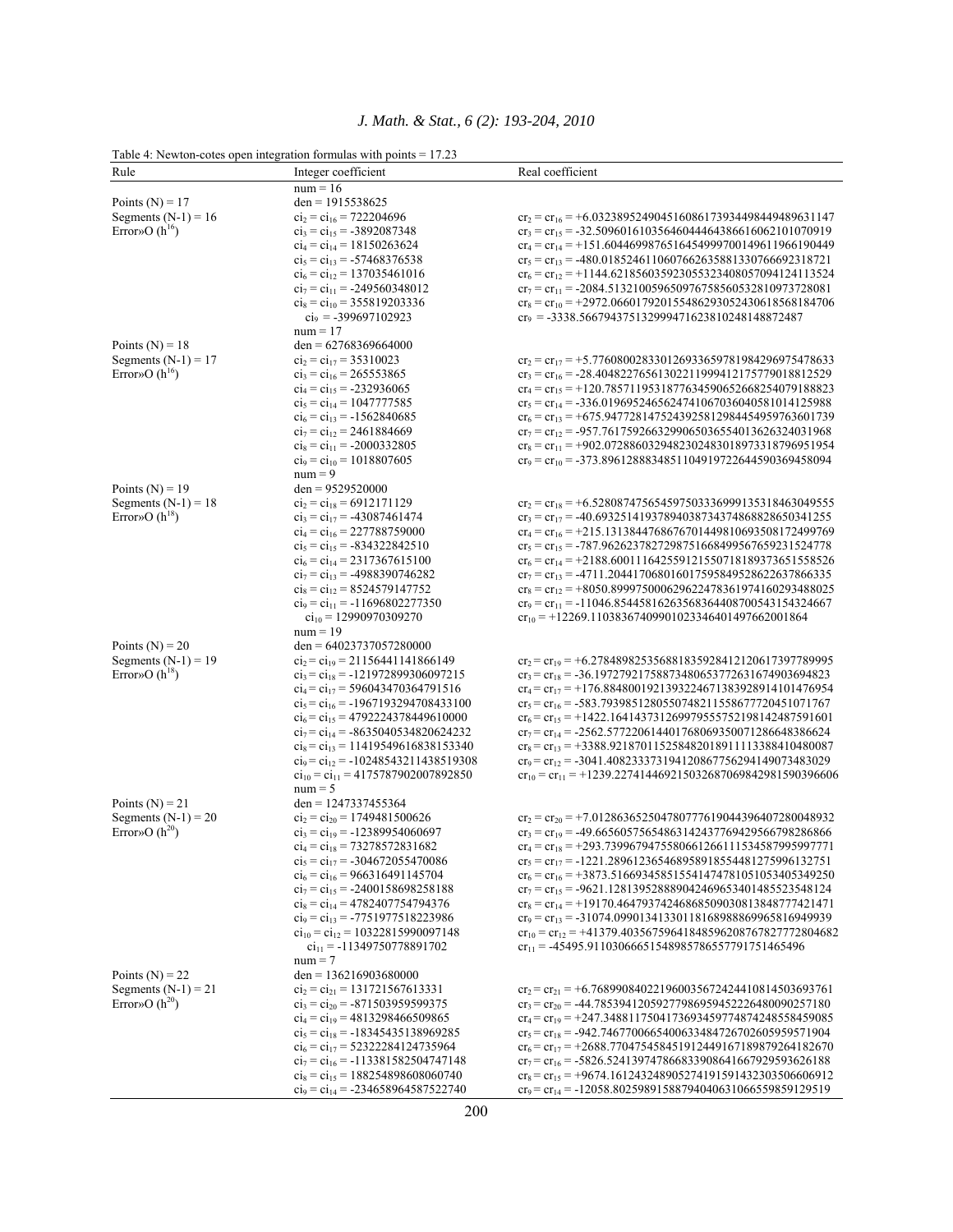## Table 4: Continued

|                       | $ci_{10} = ci_{13} = 203086455887932170$                     | $cr_{10} = cr_{13} = +10436.33464577312869074899236470443900784$ |
|-----------------------|--------------------------------------------------------------|------------------------------------------------------------------|
|                       | $\overline{c}_{11} = \overline{c}_{12} = -81146847108493522$ | $cr_{11} = cr_{12} = -4170.025264220237589238381372669298365893$ |
|                       | $num = 11$                                                   |                                                                  |
| Points $(N) = 23$     | $den = 136073176948800000$                                   |                                                                  |
| Segments $(N-1) = 22$ | $ci_2 = ci_2 = 92630057200320343$                            | $cr_2 = cr_2 = +7.488107884678219107763794023251961361867$       |
| Error»O $(h^{22})$    | $ci_3 = ci_{21} = -734938747634165690$                       | $cr_3 = cr_{21} = -59.41160782200078205336853449914283228910$    |
|                       | $ci_4 = ci_{20} = 4810326117267632170$                       | $cr_4 = cr_{20} = +388.8612618330624445981208858188398831456$    |
|                       | $ci_5 = ci_{19} = -22377003329240798370$                     | $cr_5 = cr_{19} = -1808.931356943816102313267694473241452700$    |
|                       | $ci_6 = ci_{18} = 79806119136903527115$                      | $cr_6 = cr_{18} = +6451.435398147956012301934773154146760206$    |
|                       | $ci_7 = ci_{17} = -224650147742325069072$                    | $cr_7 = cr_{17} = -18160.46101499777111663885000033407847909$    |
|                       | $ci_8 = ci_{16} = 511409287186029264120$                     | $cr_s = cr_{16} = +41341.74188615452911701408934393529574465$    |
|                       | $ci_9 = ci_{15} = -956236430810735088960$                    | $cr_9 = cr_{15} = -77301.05943565865461982799972793457733459$    |
|                       | $ci_{10} = ci_{14} = 1484914688541488498910$                 | $cr_{10} = cr_{14} = +120038.8051504254972433824004775105596634$ |
|                       | $ci_{11} = ci_{13} = -1928478457946599022420$                | $cr_{11} = cr_{13} = -155895.9929729168011329179167912379773400$ |
|                       | $ci_{12} = 2103160001429187403708$                           | $cr_{12} = +170017.0491677866414346941869480738468518$           |
|                       |                                                              |                                                                  |



| Rule                  | Integer coefficient     | Real coefficient     |                                                         |
|-----------------------|-------------------------|----------------------|---------------------------------------------------------|
|                       | $num = 3$               | $den = 4$            |                                                         |
| Points ( $N$ ) = 4    | $ci_1 = 1$              |                      |                                                         |
| Segments $(N-1) = 3$  | $\text{ci}_2 = 0$       |                      |                                                         |
| Error» $O(h^3)$       | $ci_3 = 3$              |                      |                                                         |
|                       | $num = 5$               | $den = 144$          |                                                         |
| Points ( $N$ ) = 6    | $ci_1 = 19$             |                      |                                                         |
| Segments $(N-1) = 5$  | $ci_2 = -10$            |                      |                                                         |
| Error» $O(h^5)$       | $ci_3 = 120$            |                      |                                                         |
|                       | $ci_4 = -70$            |                      | $cr_4 = -2.430555555555555555555555555555555555556$     |
|                       | $ci_5 = 85$             |                      |                                                         |
|                       | $num = 7$               | $den = 8640$         |                                                         |
| Points $(N) = 8$      | $ci_1 = 751$            |                      | $cr_1 = +0.6084490740740740740740740740740740740740741$ |
| Segments $(N-1) = 7$  | $ci_2 = -840$           |                      | $cr_2 = -0.68055555555555555555555555555555555556$      |
| Error» $O(h^7)$       | $ci_3 = 8547$           |                      | $cr_3 = +6.9246527777777777777777777777777777778$       |
|                       | $ci_4 = -11648$         |                      |                                                         |
|                       | $ci_5 = 14637$          |                      | $cr_5 = +11.8586805555555555555555555555555555556$      |
|                       | $ci_6 = -7224$          |                      | $cr_6 = -5.852777777777777777777777777777777778$        |
|                       | $ci_7 = 4417$           |                      | $cr_7 = +3.578587962962962962962962962962962962963$     |
|                       | $num = 9$               | $den = 44800$        |                                                         |
| Points ( $N$ ) = 10   | $ci_1 = 2857$           |                      | $cr_1 = +0.5739508928571428571428571428571428571429$    |
| Segments $(N-1) = 9$  | $ci_2$ = -4986          |                      | $cr_2 = -1.001651785714285714285714285714285714286$     |
| Error» $O(h^9)$       | $ci_3$ = 51966          |                      | $cr_3 = +10.43959821428571428571428571428571428571$     |
|                       | $ci_4 = -110322$        |                      | $cr_4 = -22.16290178571428571428571428571428571429$     |
|                       | $ci_5 = 182880$         |                      | $cr_5 = +36.73928571428571428571428571428571428571$     |
|                       | $ci_6 = -177102$        |                      | $cr_6 = -35.57852678571428571428571428571428571429$     |
|                       | $ci_7$ = 129666         |                      | $cr_7 = +26.04897321428571428571428571428571428571$     |
|                       | $ci_8 = -50886$         |                      | $cr_8 = -10.22263392857142857142857142857142857143$     |
|                       | $ci_9 = 20727$          |                      |                                                         |
|                       | $num = 11$              | $den = 43545600$     |                                                         |
| Points $(N) = 12$     | $ci_1$ = 2171465        |                      | $cr_1 = +0.5485310800631981187536743092298647854203$    |
| Segments $(N-1) = 11$ | $ci_2$ = -5199788       |                      | $cr_2$ = -1.313511996619635508524397413286302175191     |
| Error» $O(h^{11})$    | $ci_3$ = 58096731       |                      | $cr_3 = +14.67574315200617283950617283950617283951$     |
|                       | $ci_4 = -166532520$     |                      | $cr_4 = -42.06757330246913580246913580246913580247$     |
|                       | $ci_5$ = 353493954      |                      | $cr_5$ = +89.29566922949735449735449735449735449735     |
|                       | $ci_6$ = -493861632     |                      | $cr_6 = -124.7537742504409171075837742504409171076$     |
|                       | $ci_7$ = 509355198      |                      | $cr_7 = +128.6675847387566137566137566137566137566$     |
|                       | $ci_8 = -363089496$     |                      | $cr_8 = -91.71958719135802469135802469135802469136$     |
|                       | $ci_9$ = 191759205      |                      | $cr_9$ = +48.44005490795855379188712522045855379189     |
|                       | $ci_1 = -61333844$      |                      | $cr_{10} = -15.49346625146972369194591416813639035861$  |
|                       | $ci_{11} = 18686327$    |                      | $cr_{11}$ = +4.720329884075543797766019988242210464433  |
|                       | $num = 13$              | $den = 201180672000$ |                                                         |
| Points $(N) = 14$     | $ci_1$ = 8181904909     |                      | $cr_1 = +0.5287026967332130195886809643423400037157$    |
| Segments $(N-1) = 13$ | $ci_2$ = -25042017078   |                      | $cr_2 = -1.618178420310674774960489246203531917818$     |
| Error» $O(h^{13})$    | $ci_3$ = 303460165164   |                      | $cr_3 = +19.60915085884592333005031417729830428243$     |
|                       | $ci_4 = -1091975193010$ |                      | $cr_4$ = -70.56183562767898498718604538710358816179     |
|                       | $ci_5$ = 2849201218305  |                      | $cr_5 = +184.1112044698061253120776930300739824549$     |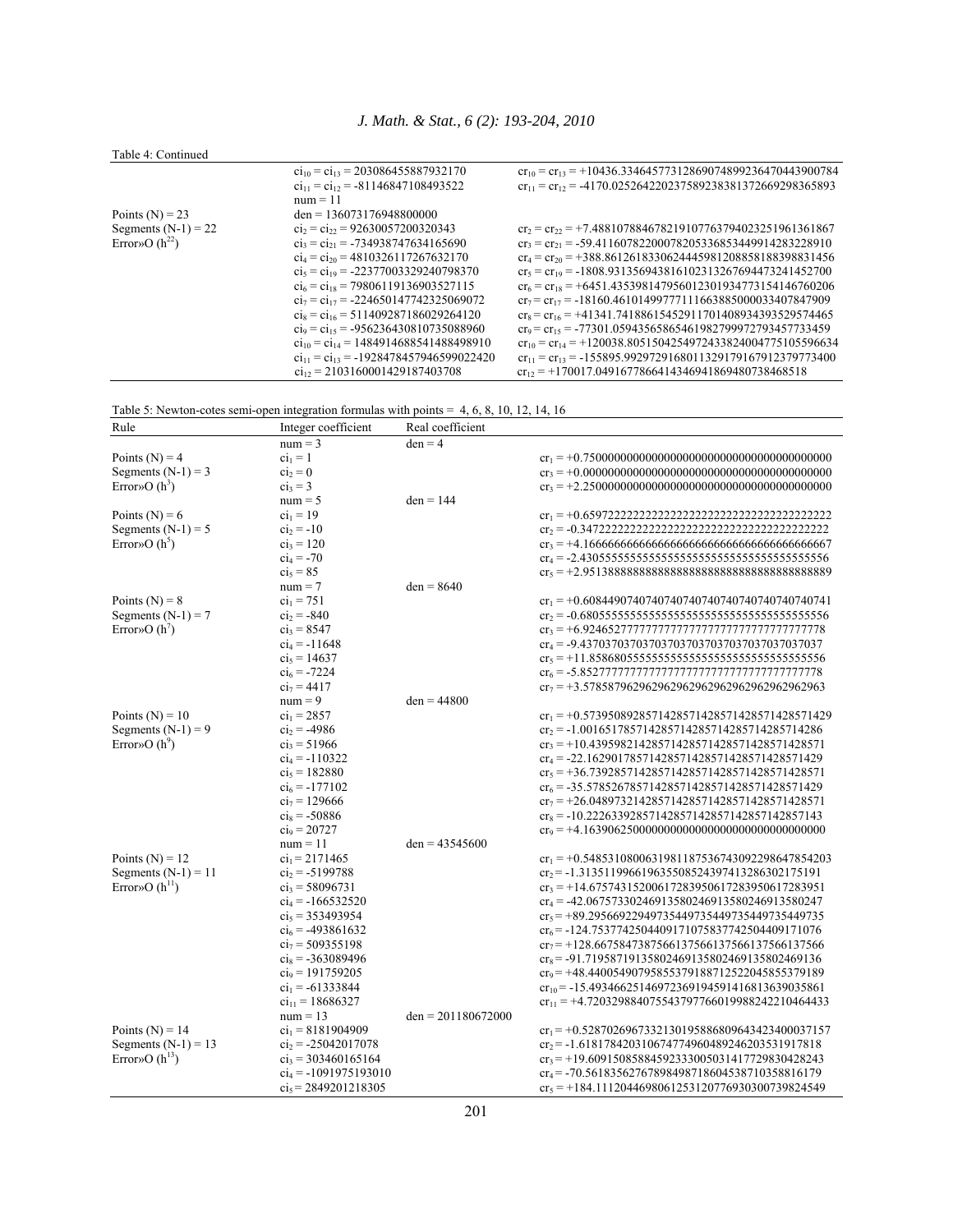## Table 5: Continued

| Taon J. Communi       |                            |                                                        |
|-----------------------|----------------------------|--------------------------------------------------------|
|                       | $ci_6$ = -5161714089948    | $cr_6 = -333.542395013592558235415378272521129664$     |
|                       | $ci_7$ = 6998518415616     | $cr_7 = +452.2339969269413713858158302602747047191$    |
|                       | $ci_8$ = -7041630408228    | $cr_s = -455.0198306672521702283607045511807416569$    |
|                       | $ci_9$ = 5368397527935     | $cr_9 = +346.8979756820525979752170228360704551181$    |
|                       | $ci_{10} = -3000860791630$ | $cr_{10} = -193.9112236944411836938291964746991202018$ |
|                       | $ci_{11} = 1248049610964$  | $cr_{11}$ = +80.64713563801993861517671041480565290089 |
|                       | $ci_{12} = -334728417738$  | $cr_{12} = -21.62965948634469219786680104140421600739$ |
|                       | $ci_{13} = 81322746739$    | $cr_{13} = +5.254956637221094479692363290246888130486$ |
|                       | $num = 5$                  |                                                        |
| Points $(N) = 16$     | $den = 344408064$          |                                                        |
| Segments $(N-1) = 15$ | $ci_1$ = 35310023          | $cr_1 = +0.5126189931487783050283050283050283050283$   |
| Error» $O(h^{15})$    | $ci_2$ = -132048240        | $cr_2 = -1.917031768454759526188097616669045240474$    |
|                       | $ci_3$ = 1737308175        | $cr_3 = +25.22165356441828261024689596118167546739$    |
|                       | $ci_4 = -7509141440$       | $cr_4 = -109.0151803181937110508539079967651396223$    |
|                       | $ci_5$ = 23317670355       | $cr_5 = +338.5180661013790896603396603396603396603$    |
|                       | $ci_6$ = -51787057200      | $cr_6 = -751.8270129702886399314970743542172113601$    |
|                       | $ci_7$ = 87363166155       | $cr_7 = +1268.308952182373987619523333809048094762$    |
|                       | $ci_8 = -113100595200$     | $cr_s = -1641.956258027686599115170543741972313401$    |
|                       | $ci_9$ = 114119402805      | $cr_9 = +1656.746962884701793741972313400884829456$    |
|                       | $ci_{10} = -89363498960$   | $cr_{10} = -1297.349108527261429047143332857618571904$ |
|                       | $ci_{11} = 54248941869$    | $cr_{11} = +787.5678234554926100685029256457827886399$ |
|                       | $ci_{12} = -24880511040$   | $cr_{12} = -361.2068595467032967032967032967032967033$ |
|                       | $ci_{13} = 8556919025$     | $cr_{13} = +124.2264615645004177370248798820227391656$ |
|                       | $ci_{14} = -1970244240$    | $cr_{14} = -28.60334071620343941772513201084629656058$ |
|                       | $ci_{15} = 397602105$      | $cr_{15} = +5.772253128776915049236477807906379334951$ |
|                       |                            |                                                        |

Table 6: Newton-cotes semi-open integration formulas with points = 18, 20, 22

| Rule                                                         | Integer coefficient                 | Real coefficient                                       |  |  |
|--------------------------------------------------------------|-------------------------------------|--------------------------------------------------------|--|--|
|                                                              | $num = 17$                          |                                                        |  |  |
| Points $(N) = 18$                                            | den = $1883051089920000$            |                                                        |  |  |
| Segments $(N-1) = 17$                                        | $ci_1$ = 55294720874657             | $cr_1$ +0.4991953005954313348171740294021305191205     |  |  |
| Error» $O(h^{17})$                                           | $ci_2$ = -244912369711442           | $cr_2 = -2.211044781196774423415002486137112827295$    |  |  |
|                                                              | $ci_3$ = 3489029300972250           | $cr_3 = +31.49861330583873805806676177046547416918$    |  |  |
|                                                              | $ci_4$ = -17585886834501250         | $cr_4 = -158.7636563802537840385521896397851718251$    |  |  |
|                                                              | $ci_5$ = 63416259440780110          | $cr_5 = +572.5157518371225552605531294537761322006$    |  |  |
|                                                              | $ci_6$ = -166654158061846266        | $cr_6 = -1504.537344853319677900117714932529747345$    |  |  |
|                                                              | $ci_7$ = 336711046842479186         | $cr_7 = +3039.794207901884222712274226089628793920$    |  |  |
|                                                              | $ci_8 = -532651057910098250$        | $cr_s = -4808.721352778786240060168999028493443543$    |  |  |
|                                                              | $ci_9$ = 670227439244428800         | $cr_9 = +6050.747389779716168605057493946382835272$    |  |  |
|                                                              | $ci_{10} = -673987225218482870$     | $cr_{10} = -6084.690367695219580800443160819410084548$ |  |  |
|                                                              | $ci_{11} = 542720673660231086$      | $cr_{11}$ = +4899.628853201162359464231524784140892313 |  |  |
|                                                              | $ci_{12} = -347616418702275846$     | $cr_{12} = -3138.246832267173976985071561791138510715$ |  |  |
|                                                              | $ci_{13}$ = 175509574710531250      | $cr_{13} = +1584.483175231209421948555179007853904973$ |  |  |
|                                                              | $ci_{14} = -68185176240903550$      | $cr_{14} = -615.5690635800040216043210605232945033063$ |  |  |
|                                                              | $ci_{15} = 20014523360265510$       | $cr_{15} = +180.6891480246395236371261503536635811768$ |  |  |
| $ci_{16} = -4031052737981102$<br>$ci_{17} = 695097885157727$ |                                     | $cr_{16} = -36.39194757513992347706890622822427643121$ |  |  |
|                                                              |                                     | $cr_{17} = +6.275275328925558268476956013699105997754$ |  |  |
|                                                              | $num = 19$                          |                                                        |  |  |
| Points $(N) = 20$                                            | den = $2688996956405760000$         |                                                        |  |  |
| Segments $(N-1) = 19$                                        | $ci_1$ = 69028763155644023          | $cr_1 = +0.4877456245656414838932399711855527103437$   |  |  |
| Error» $O(h^{19})$                                           | $ci_2$ = -353947208843214156        | $cr_2$ = -2.500931416824664874149907360722550996191    |  |  |
|                                                              | $ci_3$ = 5438538991957452489        | $cr_3 = +38.42780134095441222912798927464052773436$    |  |  |
|                                                              | $ci_4$ = -31293644979684279096      | $cr_4 = -221.1156294534241283897454235960008639451$    |  |  |
|                                                              | $ci_5$ = 128605896878516520180      | $cr_5 = +908.7076260428078658921584440557461864750$    |  |  |
|                                                              | $ci_6$ = -390165018822674369064     | $cr_6 = -2756.840367547146254441527874975328030624$    |  |  |
|                                                              | $ci_7$ = 918778256758909425228      | $cr_7$ = +6491.932553822166738924756753801952128196    |  |  |
|                                                              | $ci_8 = -1717150274758012947672$    | $cr_s = -12133.09488606171610139955772962061897389$    |  |  |
|                                                              | $ci_9$ = 2590121803284253347498     | $cr_9 = +18301.36480637014593133263836498834201619$    |  |  |
|                                                              | $ci_{10} = -3180795372743080898560$ | $cr_{10} = -22474.96485191227391420225755605998238030$ |  |  |
|                                                              | $ci_{11} = 3195943710049002658134$  | $cr_{11} = +22582.00045421255508488746450211900589583$ |  |  |
|                                                              | $ci_{12} = -2627210173545633198888$ | $cr_{12} = -18563.42498955016870428622513715810293701$ |  |  |
|                                                              | $ci_{13}$ = 1761071043128578083252  | $cr_{13} = +12443.43164455182698901301793847701099491$ |  |  |
|                                                              | $ci_{14} = -954110145180024206808$  | $cr_{14} = -6741.581731892818002066630144404464008849$ |  |  |
|                                                              | $ci_{15}$ = 412501439151154330380   | $cr_{15} = +2914.665754902132920269066509970278885252$ |  |  |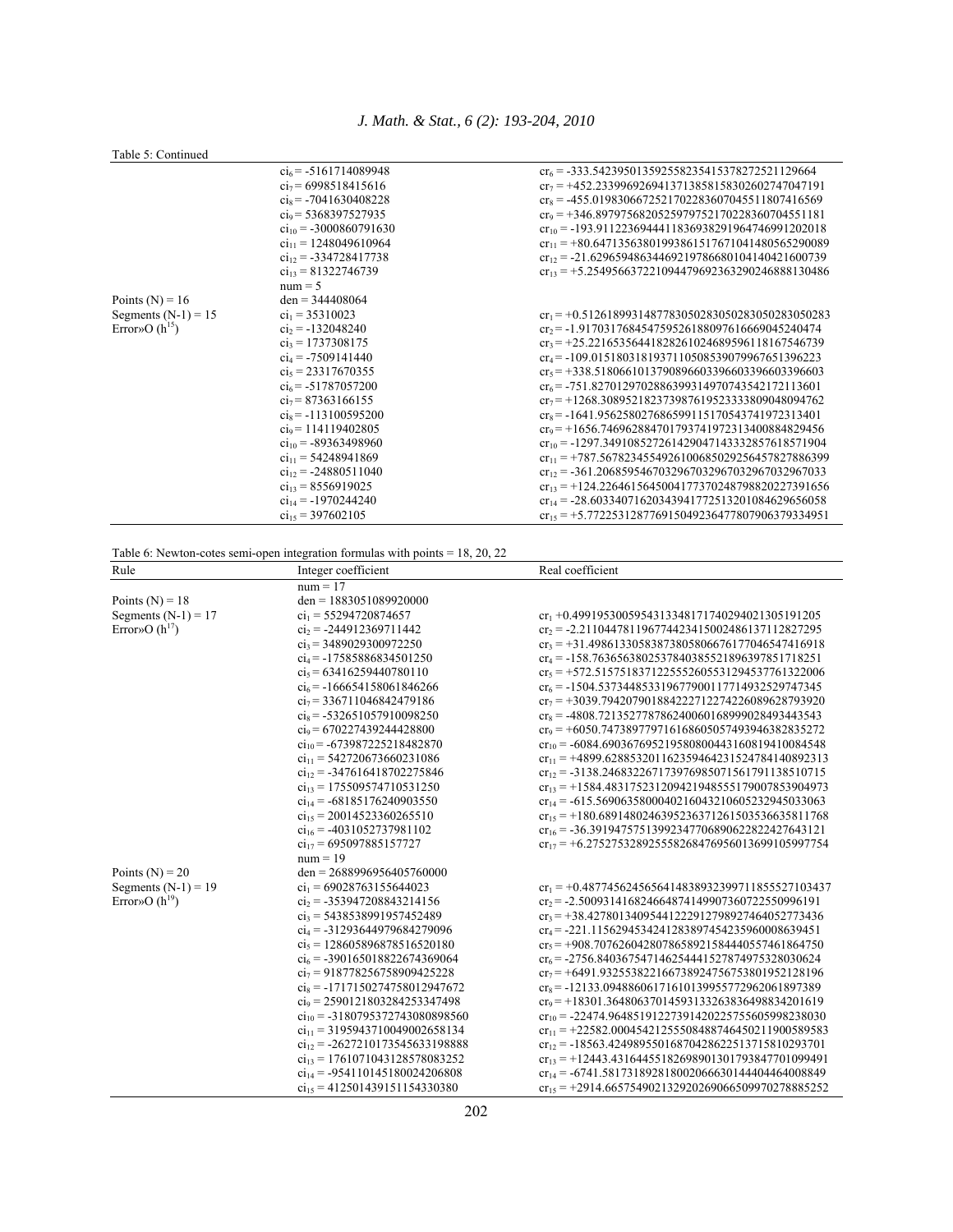|  | Table 6: Continued |
|--|--------------------|
|  |                    |

|                        | $ci_{16} = -138949589112759712968$ | $cr_{16} = -981.7944147736185256780396842594561188171$ |
|------------------------|------------------------------------|--------------------------------------------------------|
|                        | $ci_{17}$ = 35595226518134779191   | $cr_{17} = +251.5098807506824695028041084827997123780$ |
|                        | $ci_{18} = -6365379507657675444$   | $cr_{18} = -44.97670045977028151661604579808898573441$ |
|                        | $ci_{19}$ = 957599291114022281     | $cr_{19} = +6.766235449922523319821652091802950500339$ |
|                        | $num = 7$                          |                                                        |
| Points $(N) = 22$      | $den = 14983859404800000$          |                                                        |
| Segments $(N-1) = 21$  | $ci_1$ = 1022779523247467          | $cr_1 + 0.4778112547184455679924133079916924555258$    |
| Error»O $(h^{21})$     | $ci_2$ = -5966218027482930         | $cr_2 = -2.787234254146951324175841749019345416756$    |
|                        | $ci_3$ = 98462673861087480         | $cr_3 = +45.99874427591187804896400625362066397811$    |
|                        | $ci_4 = -636505825186027230$       | $cr_4 = -297.3560186286105781653736836856735533910$    |
|                        | $ci_5$ = 2937368924847356265       | $cr_s = +1372.248759044328713574769806959153989832$    |
|                        | $ci_6$ = -10101722474707772328     | $cr_6 = -4719.215217696328173705208737223935647803$    |
|                        | $ci_7$ = 27170960245549634640      | $cr_7 = +12693.44009313908338147729814982840594999$    |
|                        | $ci_8 = -58577829795256960440$     | $cr_s = -27365.76722252499515658028820321249254545$    |
|                        | $ci_9$ = 103027050438855916590     | $cr_9 = +48131.08115796670025959799374211490732740$    |
|                        | $ci_{10} = -149446538576972018620$ | $cr_{10} = -69816.84369673698890925674684558022582227$ |
|                        | $ci_{11} = 180038500415174725632$  | $cr_{11} = +84108.47091254089177076793175864383294724$ |
|                        | $ci_{12}$ = -180712201906578844740 | $cr_{12} = -84423.20360673035518924412058295396319601$ |
|                        | $ci_{13}$ = 151179046691155956690  | $cr_{13} = +70626.21840265571689075329677241793763043$ |
|                        | $ci_{14} = -105098354746771143240$ | $cr_{14} = -49098.73106468978837117819030111459044755$ |
|                        | $ci_{15} = 60350973167958502320$   | $cr_{15} = +28194.12547613585548957753125006150618309$ |
|                        | $ci_{16} = -28329147803950914648$  | $cr_{16} = -13234.50983290264692006301759503279345666$ |
|                        | $ci_{17}$ = 10710818043854933655   | $cr_{17} = +5003.766004569320689372409667099014129692$ |
|                        | $ci_{18} = -3183966521788733730$   | $cr_{18} = -1487.451600445568010859823841371125356490$ |
|                        | $ci_{19} = 723790940733103880$     | $cr_{19} = +338.1329501469220272645360159432774124584$ |
|                        | $c_{120} = -116321026020880590$    | $cr_{20} = -54.34161921496169122944278842463475168232$ |
|                        | $ci_{21} = 15512151960713877$      | $cr_{21} = +7.246802094940405603664837718806196149286$ |
|                        |                                    |                                                        |
| Table 7: Set of points |                                    | $0.4$ [1   4(1.40182470)   2.22554002]                 |
|                        |                                    | $L(h \cap A)$                                          |

| $-$ 0.000 $-$ 0.000 $-$ 0.000 $-$ 0.000 $-$ 0.000 $-$ |  |  |  |  |                                                      |  |
|-------------------------------------------------------|--|--|--|--|------------------------------------------------------|--|
|                                                       |  |  |  |  | x 0.0 0.1 0.2 0.3 0.4 0.5                            |  |
|                                                       |  |  |  |  | $y = f(x)$ 1.0000 1.1052 1.2214 1.3499 1.4918 1.6487 |  |
|                                                       |  |  |  |  |                                                      |  |

For ab 
ightarrow Therefore, it can be used only when a is positive and b is  $\infty$  or when a is - $\infty$  and b is negative. For cases where the limits are from  $-\infty$  to  $\infty$ , the integral can be implemented in three steps. For example:

$$
\int_{-\infty}^{\infty} f(x) dx = \int_{-\infty}^{-A} f(x) dx + \int_{-A}^{A} f(x) dx + \int_{A}^{\infty} f(x) dx
$$
 (22)

Where, A is a positive number. One problem with using Eq. 21 to evaluate an integral is that the transformed function will be singular at one of the limits (Sun and Wu, 2005). The semi-open or semi-closed integration formulas can be used to circumvent this dilemma as they allow evaluation of integral without employing data at the end points of integration interval.

**Analysis of error:** Let's solve the example problem presented in Eq. 23 using Simpson's 1/3 rule (Sun and Wu, 2008). The exact solution is  $I_{\text{exact}} = e^{0.8} - e^{0.0} =$ 1.2255409:

$$
I = \int_{0}^{0.8} e^{x} dx
$$
 (23)

Solving the problems for two increments of  $h = 0.4$ , the minimum permissible number of increments for Simpson's 1/3 rule and one interval yields:

$$
I(h = 0.4) = \frac{0.4}{3} [1 + 4(1.49182470) + 2.22554093]
$$
  
= 1.22571196  
Error = |1.22571196-1.2255409| = 0.0001710 (23)

 Breaking the total range of integration into four increments of  $h = 0.2$  and two intervals and applying the composite rule yields:

$$
I(h = 0.2) = \frac{0.2}{3} [1 + 4(1.22140276) + 2(1.49182470) + 4(1.82211880) + 2,225540938] = 1.22555177
$$
 (23)

 $\text{Error} = |1.22555177 - 1.2255409| = 0.0000108$ 

The global error of Simpson's  $1/3$  rule is O  $(h<sup>4</sup>)$ . Thus, for successive increment havings:

Ratio = 
$$
\frac{0.0001710}{0.0000108} = 15.775
$$
  
Ratio =  $\frac{\text{Error}(h)}{\text{Error}(h/2)} = \frac{O[(h)^4]}{O[(h/2)^4]} = 2^4 = 16 \approx 15.775$  (24)

**Mixing rules:** To estimate the error of integration in discrete function, we can apply different rules or mix several integration formulas of Newton-cotes (Berriochoa *et al*., 2007). The difference in the result of each formula provides an approximation of the error. For example, calculate the integral of the points in Table 7.